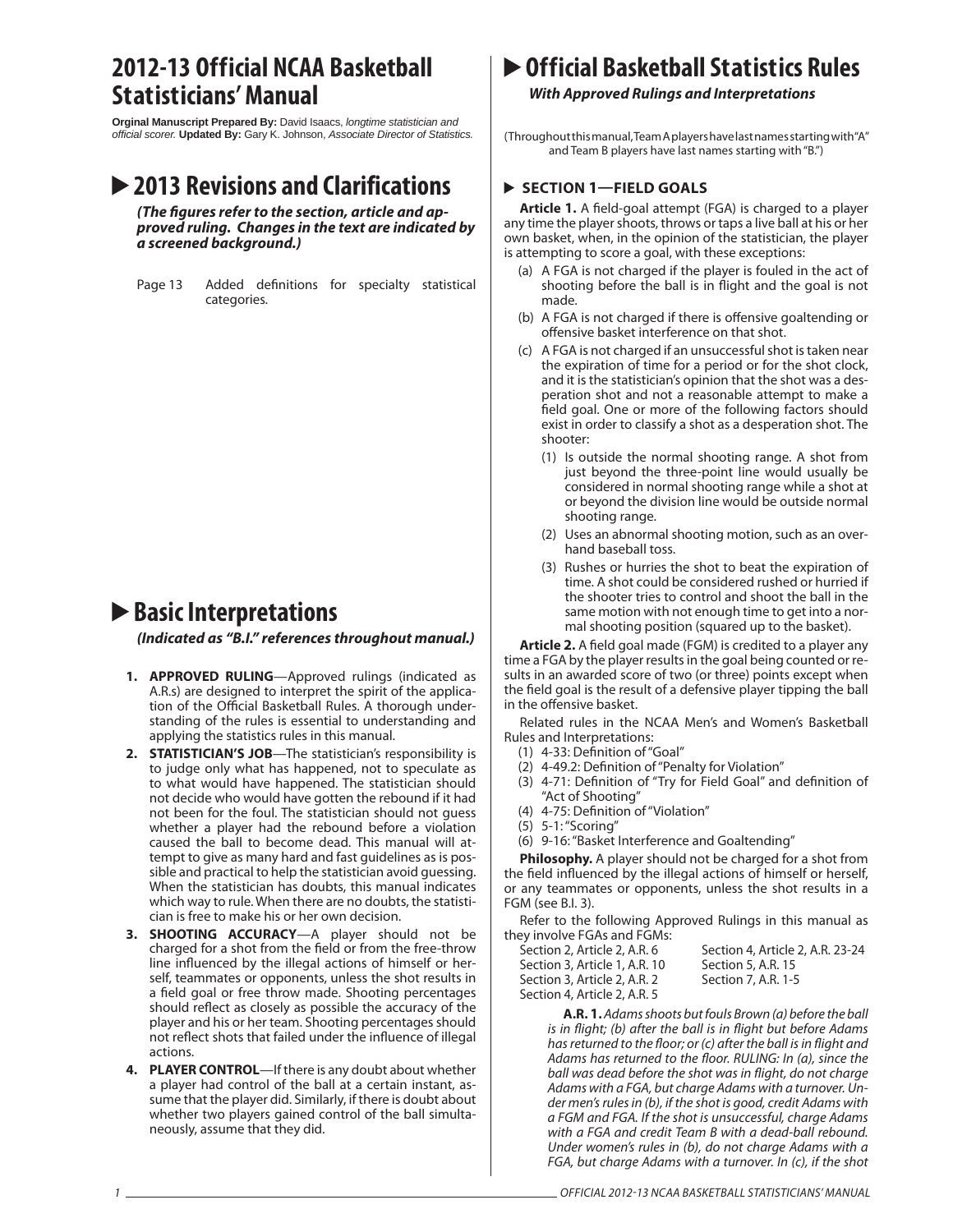is good, credit Adams with a FGM and FGA. If the shot is unsuccessful, charge Adams with a FGA and credit Team B with a dead-ball rebound. If the statistician is in doubt about whether the foul is a player-control foul, the actions of the officials will indicate the correct ruling. If the foul is a player-control foul, it will be so indicated by the officials and any shot will be waved off.

**A.R. 2.** Adams shoots and the shot hits the rim and bounces on it. Allen goes up and dunks the ball (a) while the ball still is on the rim or (b) after the ball has bounced to the side and it is obvious that Adams' shot will not be successful. RULING: In (a), since the try by Adams does not end until it is certain the shot will not be successful, the interference was on Adams' shot. Charge neither Adams nor Allen with a FGA. However, charge Allen with a turnover. In (b), since Adams' shot obviously had missed, charge Adams with a FGA. Credit Allen with a rebound. Since Allen's dunk began with the ball outside the cylinder above the rim, it will be legal. Charge Allen with a FGA and credit with a FGM.

**A.R. 3.** Adams shoots a FGA and misses. Allen tips the missed shot and, while Allen's tip still is on the rim, Adler tips it in. Due to Adler's interference, the goal is nullified and the ball is awarded to Team B out of bounds. RULING: Charge Adams with a FGA and credit Allen with a rebound. Do not charge Allen with a FGA but charge Adler with a turnover.

**A.R. 4.** With two seconds remaining in the period, Adams (a) shoots a jump shot from the top of the circle; (b) shoots from just on the other side of the division line or (c) shoots from the free-throw line of the opponents' court. RULING: In (a), charge Adams with a FGA and, if the shot is good, credit Adams with a FGM. In (b) and (c), do not charge Adams with a FGA unless the shot is good, in which case credit Adams with a FGM as well.

**A.R. 5.** As the shot clock is about to run out, Adams shoots and the ball clearly is in flight before the horn. (a) The shot-clock horn sounds while the ball is in the air and the ball strikes the basket ring or enters the basket. (b) The shot-clock horn sounds while the ball is in the air, the ball fails to hit the ring, and Allen rebounds. The officials call the violation and Team B is awarded the ball for a throwin. (c) The shot-clock horn sounds while the ball is in the air, the ball fails to hit the ring, and Brown rebounds. The officials call the violation and Team B is awarded the ball for a throw-in. (d) The ball fails to hit the ring and the shotclock horn sounds as Brown rebounds. The officials call the violation and Team B is awarded the ball for a throw-in. (e) The ball fails to hit the ring and the shot-clock horn sounds as Brown rebounds. The officials do not call a violation and Team B continues control of the ball. RULING: In all cases, no turnover is charged. In (a), the horn is ignored. Charge Adams with a FGA and, if the shot is good, credit Adams with a FGM. In (b), (c) and (d), charge Adams with a FGA and credit Team B with a dead-ball rebound. In (e), charge Adams with a FGA and credit Brown with a rebound.

**A.R. 6.** As the shot clock is about to run out, Adams shoots and the shot is blocked by Brown and recovered by Allen. (a) Allen gets control of the ball as the shot-clock horn sounds; or (b) Allen barely has time to turn and shoot, the shot misses the rim and the shot-clock horn sounds. In both cases, the ball is awarded to Team B for a throw-in. RULING: In both cases, charge Adams with a FGA, credit Brown with a blocked shot, and credit Allen with a rebound. In (a), charge a turnover to Team A. In (b), unless Allen had a reasonable chance to score, do not charge a FGA, but charge Team A with a turnover. If the statistician feels Allen did have a reasonable chance to score, charge Allen with a FGA and credit Team B with a dead-ball rebound.

**A.R. 7.** As the shot clock is about to run out, Adams (a) throws a bad pass; (b) throws a pass that Brown tips; (c) throws a good pass that Allen mishandles or (d) has the ball stripped away. In all cases, Allen recovers the loose ball and shoots a desperation shot that misses the rim as the shot-clock horn sounds. The ball is awarded to Team B for a throw-in. RULING: In all cases, do not charge Allen with a FGA. In (a), (b) and (d), charge Adams with a turnover. In (c), charge Allen with a turnover.

**A.R. 8.** As the shot clock is about to run out, Allen takes a desperation shot for reasons such as those illustrated in A.R. 6 and A.R. 7. The shot hits the rim but does not go into the basket. (a) Adams rebounds; (b) Brown rebounds; (c) the rebound goes out of bounds and is awarded to Team A for a throw-in; or (d) the rebound goes out of bounds and is awarded to Team B for a throw-in. RULING: In all cases, if the opinion of the statistician is that the shot was a desperation shot, do not charge Allen with a FGA and do not credit any rebound. In (b) and (d), charge a turnover. Depending on what preceded the shot, the turnover could be charged to Allen or to Team A. In (b), it might be appropriate to credit Brown with a steal. In (a) and (c), if no FGA is charged, then no rebound is credited.

**A.R. 9.** As the shot clock is about to run out, Allen takes a desperation shot for reasons such as those illustrated in A.R. 6 and A.R. 7. The shot is batted away by Brown just before the shot clock sounds. (a) Adams catches the ball and the referees rule the play dead for the shot clock violation; (b) Benton catches the ball and the referees rule the play dead for the shot clock violation or (c) Benton catches the ball and play continues with no shot clock violation called. RULING: In all cases, if the statistician's opinion is that it is truly a "desperation" shot then there is no FGA, but there is a turnover, probably charged to Allen. Because there is no FGA, there is no rebound and no blocked shot. In (c), credit Brown or Benton with a steal.

**Article 3.** When a player is fouled in the act of shooting before the ball is in flight and the shot results in a FGM, then a FGA also must be charged.

> **A.R. 1.** Adams is fouled in the act of shooting before the ball is in flight. While the ball still is on the rim from Adams' shot, Brown bats it away, which is ruled goaltending, and Adams is awarded two points. RULING: Charge Adams with a FGA and credit with a FGM.

**Article 4.** When a player shoots and is fouled after the ball clearly is in flight, a FGA is charged. If the shot is made, then whether it was in flight is not important; either way, the shot will count and a FGA must be charged and a FGM credited. If the shot does not score, the number of free throws awarded, if any, may help indicate if the shot was in flight.

If no free throws are awarded or if the shooter is awarded one and the bonus, this indicates the foul was after the shot and a FGA should be charged.

If two (or three) free throws are awarded, these are the possibilities:

- (a) The foul was before the ball was in flight; do not charge a FGA.
- (b) The foul was after the ball was in flight but the shooter was airborne and had not returned to the floor; charge the shooter with a FGA.
- (c) There is some other reason for the free throws (for example, the foul is ruled intentional, or the defensive team has had at least 10 fouls, etc.). Charge the shooter with a FGA.

If there still is doubt as to whether the ball was in flight, the interpretation shall be that it was not.

> **A.R. 1.** (This also appears in Section 7, A.R. 5.) Adams shoots and is fouled by Brown. (a) The foul occurs before the ball clearly is in flight and the shot is made; (b) the foul occurs before the ball clearly is in flight and the shot is missed; (c) the foul occurs before the ball clearly is in flight and the shot is blocked by Benton; (d) the foul occurs after the ball clearly is in flight and the shot is made; (e) the foul occurs after the ball clearly is in flight and the shot is missed; or (f) the foul occurs after the ball clearly is in flight and the shot is blocked by Benton. RULING: In (a) and  $\overline{d}$ , charge Adams with a FGA and credit with a FGM. In (b) and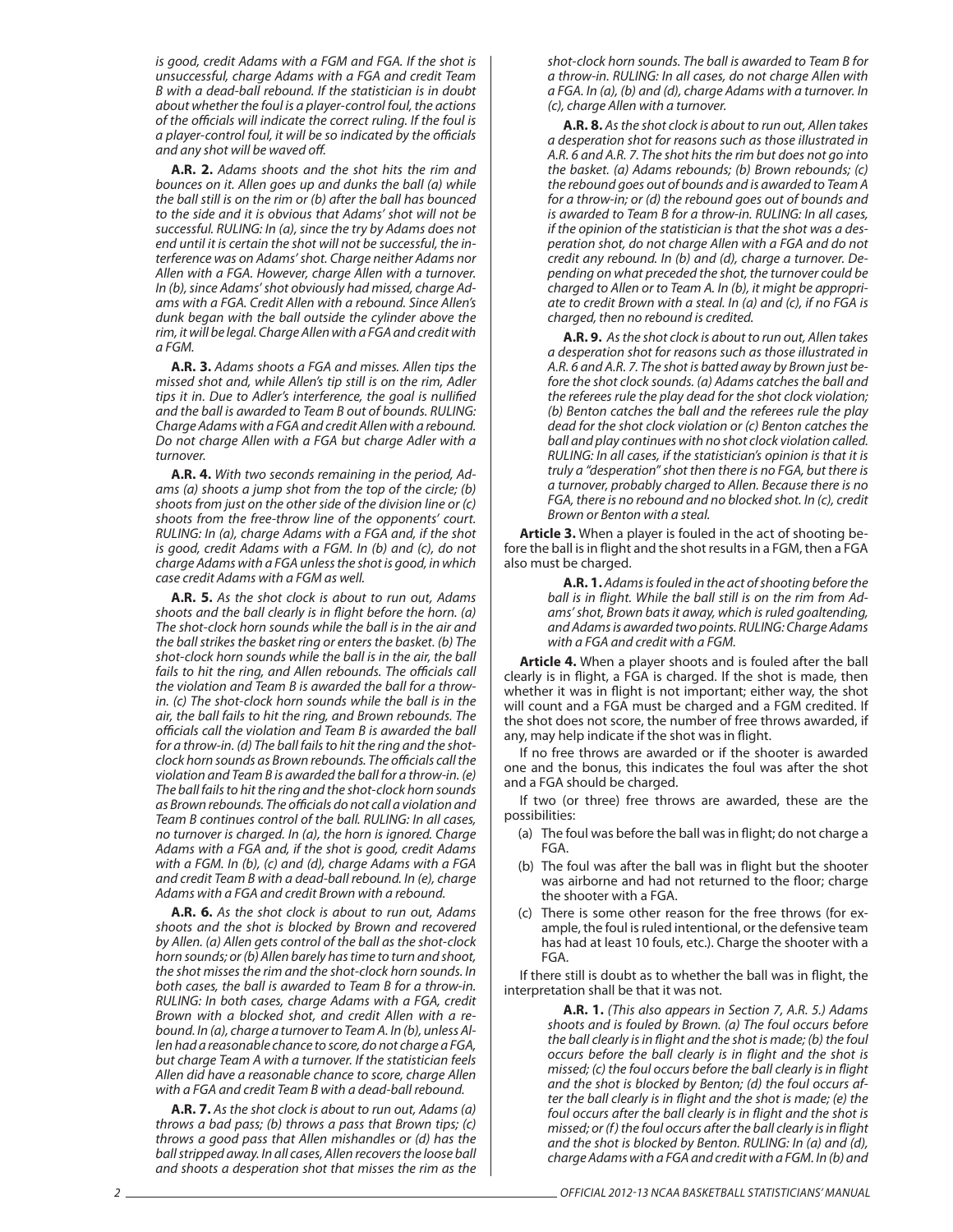(c), do not charge Adams with a FGA. Without a FGA, there can be no blocked shot credited in (c). In (e) and (f), charge Adams with a FGA and credit Team A with a dead-ball rebound. Also, in (f), credit Benton with a blocked shot.

**A.R. 2.** Adams shoots and misses a FGA, without leaving the floor. Adams is fouled by Brown and it is obviously after Adams is in the act of shooting, but there is doubt about whether it was before or after the shot was in flight; (a) Adams is awarded two (or three) free throws; (b) Adams is awarded one free throw (with a bonus possible) or (c) Team A is awarded the ball for a throw-in. In all cases, there is no other reason to award free throws. RULING: In (a), apparently Adams was in the act of shooting before the ball was in flight when fouled. Do not charge a FGA. In (b) and (c), apparently Adams was fouled after the ball was in flight. Charge Adams with a FGA. Credit Team A with a dead-ball rebound. Do not charge Brown with a turnover.

A.R. 3. Adams leaves the floor, shoots and misses a FGA. After the ball clearly is in flight, and as Adams is returning to the floor from the shot, he or she is fouled by Brown. (a) Adams is awarded two (or three) free throws; (b) Adams is awarded one free throw (with a bonus possible) or (c) Team A is awarded the ball for a throw-in. In all cases, there is no other reason to award free throws. RUL-ING: In all cases, the foul came after the ball was in flight. Charge Adams with a FGA. Credit Team A with a dead-ball rebound.

A.R. 4. Adams leaves the floor and shoots a FGA. After the ball is in flight and after Adams has returned to the floor from the shot, he or she is fouled by Brown. The official rules that the foul by Brown is intentional (or flagrant) and awards Adams two free throws. RULING: Charge Adams with a FGA. The statistician must be careful to avoid thinking that Adams was awarded two free throws because he or she was in the act of shooting. If the shot is made, credit Adams with a FGM. If the foul occurs after the shot is made, charge Brown with a turnover. If the shot is not made, credit Team A with a dead-ball rebound.

**A.R. 5.** Adams shoots a FGA; (a) after the ball is in flight, Adams is fouled by Brown and, while the ball still is on the rim, Allen interferes with it or (b) after the ball is in flight and above the rim, Allen interferes with it and is fouled by Brown. RULING: In both cases, do not charge Adams with a FGA since Allen's interference nullified the shot. And since Team A will retain the ball for either a free throw or a throw-in, do not charge Allen with a turnover.

Article 5. Tip-ups count as field-goal attempts, and rebounds, when, in the opinion of the statistician, the player has sufficient control.

**Article 6.** Blocked shots are counted as attempts when, in the opinion of the statistician, the ball clearly was in flight before being blocked; the player was in the obvious act of shooting with the shooting hand moving toward the basket; or the player was airborne and moving toward the basket with the intention of a dunk or layup and the ball in position for the shot. If there is doubt about whether the player was in the act of shooting, the interpretation shall be that he or she was not.

**Article 7.** A shot on which there is defensive goaltending or defensive basket interference is treated as though there was no violation and the shot had been made. That is, an attempt is charged and a FGM is credited.

> A.R. 1. Adams shoots and, while the ball is in flight toward the basket, (a) Allen is guilty of goaltending or (b) Brown is guilty of goaltending. RULING: In (a), do not charge Adams with a FGA but charge Allen with a turnover. In (b), charge Adams with a FGA and credit with a FGM.

> **A.R. 2.** Allen shoots and, while the ball still is on the rim, Brown bats it away, which is ruled goaltending, and Allen is awarded two points. RULING: Charge Allen with a FGA and credit with a FGM.

> **A.R. 3.** Adams shoots and, during the shot, Brown hangs on the rim. The official calls a technical foul on

Brown, but does not call basket interference. Team A is awarded the ball for a free throw and then gets the ball out of bounds for a throw-in. RULING: Since the official did not rule basket interference, then it must be the official's judgment that Brown in no way affected the shot. The technical foul did not cause the ball to become dead until it obviously was not a successful shot. Therefore, charge Adams with a FGA and credit Team A with a dead-ball rebound.

Article 8. When a field goal is scored in Team A's basket after last being touched by a player on Team B, score the play as follows:

- (a) If the touching by Team B was an attempt to block a shot by Team A and did not appreciably alter its flight, then such touching is ignored.
- (b) If the touching by Team B came after an attempt, either a FGA or a FTA, by Team A that had obviously missed and there was no control by Team B, then a FGA or FTA is charged to Team A on the original shot. No FGM is credited or FGA charged on the tip-in to either team. Instead, two points are added to Team A's score and a footnote is added to explain the extra points. Also, a dead-ball rebound is credited to Team A. On the box score, the two points should appear on the line used for team rebounds. An asterisk should be placed by the two points and an explanation for the asterisk should be written in the form of a footnote.
- (c) If the touching by Team B was a deflection of a ball last in control of Team A but not shot by Team A, then no FGA is charged or FGM credited to either team. The procedure for accounting for the two points is the same as in (b) above.
- (d) If the ball was last in control of Team B, then no FGA is charged or FGM credited to either team. The procedure for accounting for the two points is the same as in (b) above. Additionally, charge a player on Team B with a turnover.

**A.R. 1.** Allen shoots and the shot is touched by Brown in an attempt to block the shot. The ball continues into the basket. RULING: Since the ball continued into the basket, Brown's touching it did not alter its flight appreciably. Ignore the touching, charge Allen with a FGA and credit with a FGM, but do not credit Brown with a blocked shot.

**A.R. 2.** Allen shoots, either a FGA or a FTA, and the shot is unsuccessful. In the scramble for the rebound, both Adams and Brown try to tip the ball. (a) Adams tips the ball in; (b) Brown tips the ball in or (c) it appears that both players tip the ball in. RULING: In (a) and (c), charge Allen with a FGA and charge Adams with a FGA and credit with a FGM. Also credit Adams with an individual rebound. In (b), charge Allen with a FGA, credit Team A with a dead-ball rebound and credit Team A with two points in the form of a footnote as described in Article 8-(b).

**A.R. 3.** Allen attempts to pass the ball to Adams. Brown deflects the ball into Team A's basket. RULING: Do not credit a FGM, but add the two points in the form of a footnote as described in Article 8-(b).

A.R. 4. Brown's pass to Benton is deflected by Adams. In the scramble for the ball, Baker accidentally tips the ball into A's basket. RULING: Do not credit a FGM, but add two points in the form of a footnote as described in Article 8-(b). Also, charge Brown with a turnover. Do not credit Adams with a steal.

**A.R. 5.** Allen gets confused and attempts a shot at Team B's basket. The shot is missed and rebounded by (a) Allen; (b) Adams or (c) Brown. RULING: Since the shot was not taken at the player's own basket, there is no FGA charged and no rebound credited. However, in (c), charge Allen with a turnover.

Article 9. When a field goal is scored in Team A's basket after last being touched by a player on Team A, but was not an attempt to score, there is no FGA charged. The situation is handled with a footnote as described in Article 8-(b).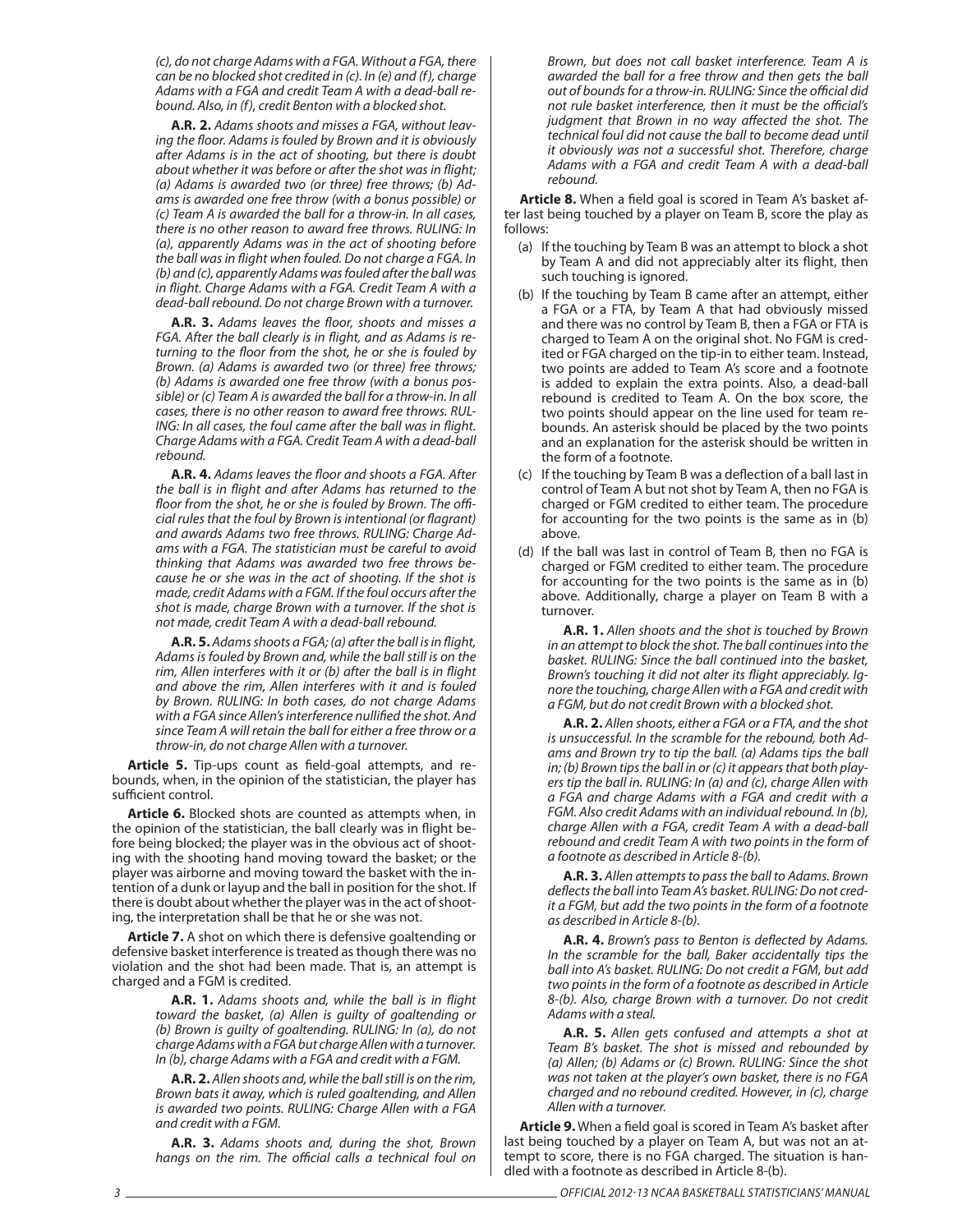**A.R. 1.** Allen passes the ball to Adams. The ball (a) deflects off Adams or (b) goes over Adams' reach and bounces on the floor. The ball then goes through Team A's basket. RULING: In both cases, do not charge a FGA or credit a FGM. Credit Team A with two (or three) points in the form of a footnote as described in Article 8-(b).

**A.R. 2.** Allen shoots and the shot is unsuccessful. The ball deflects off Adams' head and then through Team A's basket. RULING: Charge Allen with a FGA. Do not charge Adams with a FGA. Do not credit either player with a FGM. Credit Team A with two points in the form of a footnote as described in Article 8-(b). Credit Team A with a dead-ball rebound.

**A.R. 3.** Allen shoots and (a) the shot is well short, hits the floor and bounces through the basket; or (b) the ball hits the rim, bounces off the floor and back through the basket. RULING: In both cases, charge Allen with a FGA and credit a FGM.

### **SECTION 2—FREE THROWS**

**Article 1.** A free-throw attempt (FTA) is charged any time a player shoots a free throw and there is no violation (or technical for goaltending) during the throw, with these exceptions:

- (a) An attempt as well as a free throw made is credited if the shot is made and there is a violation by the defense.
- (b) An attempt is charged if the only penalized violation is for the failure of the throw to touch the rim.

**Article 2.** A free throw made (FTM) is credited to a player any time a FTA by that player results in the throw being counted or results in an awarded score of one point.

Related rules in the NCAA Men's and Women's Basketball Rules and Interpretations:

- (1) 4-30: Definition of "Free Throw"
- (2) 4-33: Definition of "Goal"
- (3) 4-49.2: Definition of "Penalty for Violation"
- (4) 4-75: Definition of "Violation"
- (5) 5-1: "Scoring"
- (6) 8: "Free Throw"
- (7) 9-2: "Free-Throw Violations"

**Philosophy.** A player should not be charged for a shot from the free-throw line influenced by the illegal actions of himself or herself, or any teammates or opponents, unless the shot results in a FTM (see B.I. 3).

Refer to the following Approved Rulings in this manual as they involve FTAs and FTMs:

| Section 1, Article 8 (b)      | Section 4, Article 2, A.R. 1   |
|-------------------------------|--------------------------------|
| Section 1. Article 8. A.R. 2  | Section 4, Article 2, A.R. 6-7 |
| Section 3. Article 1. A.R. 5  | Section 8. Article 1. A.R. 1   |
| Section 3. Article 1. A.R. 14 |                                |

**A.R. 1.** Allen shoots a free throw and, during the shot, Brown commits a free-throw violation. (a) Allen makes the shot or (b) Allen misses the shot. RULING: In (a), Allen is charged with a FTA and credited with a FTM. In (b), do not charge Allen with a FTA; a substitute free throw will be awarded and it shall take the place of the nullified throw.

**A.R. 2.** Allen shoots a free throw and, during the shot, Adams (or Allen) commits a free-throw violation. (a) Allen makes the shot or (b) Allen misses the shot, but does hit the rim. RULING: In both cases, do not charge Allen with a FTA; charge Adams (or Allen) with a turnover, unless the ball was retained by Team A.

**A.R. 3.** Allen shoots a free throw during which both Adams and Brown commit free-throw violations. (a) The first violation is committed by Adams; or (b) the first violation is committed by Brown; or (c) the violations are ruled to be simultaneous. RULING: Do not charge Allen with a FTA. In (a), charge Adams with a turnover unless Team A retains the ball. In (b), do not charge Brown with a turnover. In (c), this will be ruled a double violation and the possession will be determined by the alternating-possession rule. Charge Adams with a turnover unless Team A retains the ball.

**A.R. 4.** Allen shoots a free throw and fails to hit the rim. (a) Allen's failure to hit the rim is caused by Brown, who jumps into the lane and bats Allen's throw away; (b) Allen's shot misses without any responsibility on the part of Team B; (c) Allen's shot misses and Allen steps into the lane too early; (d) Allen's shot misses and Adams steps into the lane too early; or (e) Allen's shot misses but Brown steps into the lane too early. RULING: In (a), (c), (d) and (e), do not charge Allen with a FTA. In (a), Brown will be charged with a Class B technical and Team A will receive two free throws. In (b), the violation will be the only one penalized. Therefore, charge Allen with a FTA and credit Team B with a dead-ball rebound. In (c), charge Allen with a turnover unless Team A retains the ball. In (c) and (d), the violation for stepping into the lane caused the ball to become dead before the shot missed the rim. In (e), this will be ruled a double violation and the possession will be determined by the alternating-possession rule. Charge Allen with a turnover unless Team A retains the ball.

**A.R. 5.** Allen is at the free-throw line to shoot a free throw. After Allen is given the ball, (a) Adams steps into the lane before Allen can shoot; (b) Brown steps into the lane before Allen can shoot; (c) Allen steps over the line before shooting; or (d) Allen fails to shoot within 10 seconds. RULING: In all cases, do not charge Allen with a FTA. In (a), charge Adams with a turnover unless Team A retains the ball. In (c) and (d), charge Allen with a turnover unless Team A retains the ball.

**A.R. 6.** Adams shoots a FTA and the shot hits the rim and bounces on it. Allen goes up and dunks the ball (a) while the ball still is on or above the rim or (b) after the ball has bounced to the side and it is obvious Adams' shot will not be successful. RULING: In (a), since the free throw does not end until it is certain that the shot will not be successful, the interference was on Adams' shot. Do not charge Adams with a FTA. Do not charge Allen with a FGA. Do not credit Allen with a rebound, but do charge Allen with a turnover. In (b), since Adams' shot obviously had missed, charge Adams with a FTA missed. Credit Allen with a rebound and a FGM, and charge a FGA.

**A.R. 7.** Adams is awarded two free throws, by error, when only one and a bonus should have been awarded. (a) Adams makes both attempts; (b) Adams makes the first attempt and misses the second and Brown rebounds the missed second attempt; (c) Adams misses the first attempt, then makes the second attempt; or (d) Adams misses both attempts and Brown rebounds the missed second attempt. Before it is too late, it is recognized that an error has been made. RULING: In (a) and (b), since Adams made the first attempt, nothing will change. In (c), since Adams missed the first attempt, nullify Adams' second FTA and FTM and change the dead-ball rebound from Team A to Team B. In (d), nullify Adams' second FTA and Team A's dead-ball rebound. Do not change Brown's rebound.

**A.R. 8.** Adams is awarded one free throw and a bonus by error when two free throws should have been awarded. (a) Adams makes both attempts; (b) Adams makes the first attempt and misses the second and Brown rebounds the missed second attempt; or (c) Adams misses the first attempt and Brown rebounds the missed attempt. Before it is too late, it is recognized that an error has been made.  $RULING:$  In (a) and (b), since Adams made the first attempt, nothing will change. In (c), Adams will be given a second attempt without any players along the free-throw lane. Play then will resume where it was interrupted. If the attempt is made, charge Adams with another FTA and credit with a FTM. If the attempt is not made, charge Adams with another FTA. Also, credit Team A with a dead-ball rebound. Do not change Brown's rebound.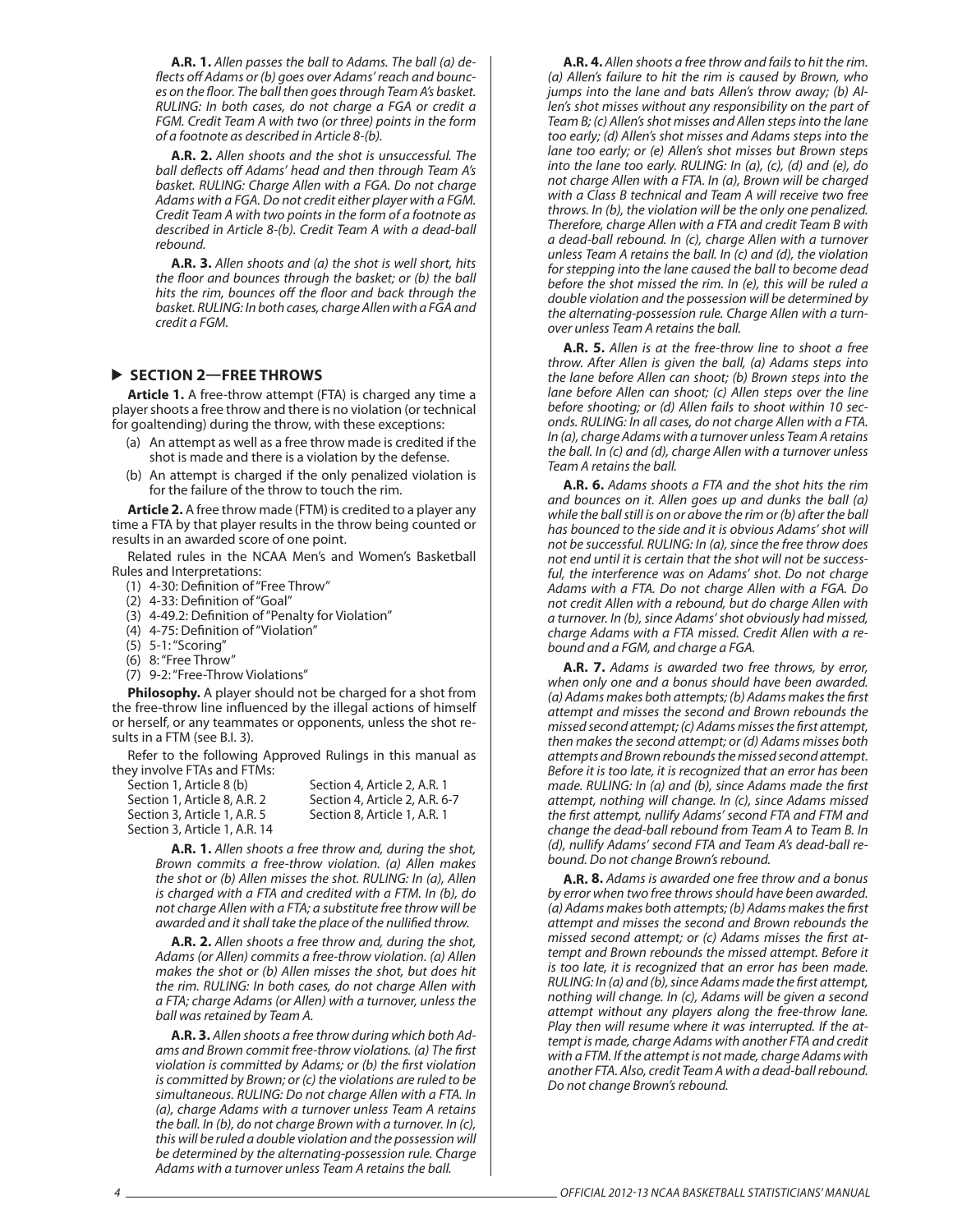### **SECTION 3—REBOUNDS**

**Article 1.** A rebound is credited to a player or a team each time a FGA or FTA is not made. There are three kinds of rebounds:

- (a) An individual rebound (player rebound) is credited to a player who recovers a live ball that has missed scoring a goal (field goal or free throw). The recovery may be accomplished:
	- (1) By gaining control of the ball.
	- (2) By tipping or batting the ball in an attempt to score a goal.
	- (3) By tipping or batting the ball to a teammate so that the teammate or another teammate is the first to gain control.
	- (4) By retrieving a rebound simultaneously with an opposing player and having his or her own team be the first to be entitled to the ball.
	- (5) By blocking an opponent's shot and purposely batting the ball to a teammate who is the first to gain control.
- (b) A team rebound is credited to the team entitled to the ball for a throw-in if the ball has gone out of bounds after a missed goal but before there was player control. However, this does not include cases where the ball is out of bounds because it passes over the backboard or touches the supports or back of the backboard, the ceiling or overhead equipment or supports, unless the ball was touched by a player after the missed goal but before the ball was out of bounds.
- (c) A dead-ball rebound is credited whenever the ball is dead after a missed goal but before it meets the conditions for an individual or team rebound. It is credited as follows:
	- (1) To the team entitled to the ball for a throw-in or a free throw.
	- (2) To the team that shot the ball if the ball becomes dead due to the expiration of time or if the ball was shot after the expiration of time.
	- (3) To the team into whose basket a defensive player tips a missed shot.
	- (4) To the team into whose basket an offensive player deflects a missed shot without intent.
	- (5) To the team that first gains possession of the opening jump ball after a missed free throw awarded for a technical foul. (See Rule 8-4.5)
- (d) There is a distinction between team and dead-ball rebounds. There can be no team rebound unless the ball has gone out of bounds without a player first earning an individual rebound. If the ball becomes dead before it meets the requirement for either an individual or a team rebound, then a dead-ball rebound is credited (see Section 3, Article 1).

Why keep dead-ball rebounds? Because team rebounds reflect team rebounding ability, while dead-ball rebounds do not. In national rankings, individual and team rebounds are included, but dead-ball rebounds are not. Analysis of game statistics indicates that each—team and dead-ball rebounds—accounts for about five percent of a team's rebounds. Therefore, if dead-ball rebounds are counted as team rebounds, it could affect the national rankings.

Related rules in the NCAA Men's and Women's Basketball Rules and Interpretations:

- (1) 4-15: Definition of "Control-Player, Team"
- (2) 4-68: Definition of "Throw-in"
- (3) 4-71: Definition of "Try for Field Goal" and "Act of Shooting"
- (4) 6-1: "Periods—How Started"
- (5) 6-5: "Dead Ball" (6) 7-6: "Throw-in"
- (7) 8-4: "Next Play"
- 
- (8) 8-5: "Ball in Play When Free Throw Is Missed"

(9) 8-6: "Ball in Play After False Double Foul"

**Philosophy.** A player should be credited with a rebound only if the player earned that rebound before the ball was dead. What happened after the ball became dead and what would have happened had the ball not become dead might be different. The statistician should not attempt to decide what would have happened, but should decide only what did happen. However, if there is doubt about player control, the statistician may assume that there was control [see B.I. 2, B.I. 4 and Section 3, Article 1-(d)].

Refer to the following Approved Rulings in this manual as they involve rebounds:

Section 1, Article 2, A.R. 1-3 Section 1, Article 9, A.R. 2 Section 1, Article 2, A.R. 5-6 Section 2, Article 2, A.R. 4 Section 1, Article 2, A.R. 8-9 Section 2, Article 2, A.R. 6-8 Section 1, Article 4, A.R. 1-4 Section 4, Article 2, A.R. 1-2 Section 1, Article 7, A.R. 3 Section 4, Article 2, A.R. 26 Section 1, Article 8 (b) Section 5, A.R. 15 Section 1, Article 8, A.R. 2 Section 7, A.R. 2-5 Section 1, Article 8, A.R. 5

Section 1, Article 5 Section 4, Article 2, A.R. 23-24

**A.R. 1.** Allen shoots and misses a free throw and the ball becomes dead as soon as it is apparent that it will miss. (a) The free throw is to be followed by another free throw by Team A; (b) the free throw is to be followed by a throw-in by Team A; (c) the free throw is to be followed by a free throw by Team B; or (d) the free throw is to be followed by a throw-in by Team B. RULING: In all cases, the rebound is a dead-ball rebound. In (a) and (b), credit the rebound to Team A. In (c) and (d), credit the rebound to Team B.

A.R. 2. Adams shoots and misses the first free throw of a two-shot (or three-shot) foul or the second free throw of a three-shot foul. RULING: Credit Team A with a dead-ball rebound.

**A.R. 3.** Adams shoots and misses a free throw awarded for a technical foul on Team B. The ball then is awarded to Team A for a throw-in. RULING: Credit Team A with a deadball rebound.

**A.R. 4.** Allen shoots a free throw that misses the rim and the ball is awarded to Team B for a throw-in. RULING: Credit Team B with a dead-ball rebound.

**A.R. 5.** Adams is dribbling the ball and is fouled by Brown. This is Brown's fifth foul and Team B's ninth in the half. Brown argues with the referee and is charged with a technical foul. First, a designated player, Allen, is awarded two free throws without players occupying positions along the lane for the technical foul. Allen makes the first free throw and misses the second. Then Adams is awarded one free throw and a possible bonus free throw with players occupying positions along the lane. Adams makes the first free throw and misses the second. Benton rebounds the miss. RULING: Brown leaves the game with six fouls. Two fouls are added to Team A's total for the half to make a total of 10. Charge Allen with two FTAs and credit him with one FTM. Credit Team A with a dead-ball rebound. Charge Adams with two FTAs and credit him with one FTM. Credit Benton with an individual rebound.

**A.R. 6.** Allen attempts to tip a missed shot to Adams. (a) Allen is successful; (b) Allen is successful, but Adams fumbles after gaining control and the ball goes to Brown; (c) Benton is the first to gain control; or  $(d)$  no one gains control before the ball goes out of bounds. RULING: In (a) and (b), credit Allen with an individual rebound, but in (b), also charge Adams with a turnover. In (c), credit Benton with an individual rebound. In (d), credit a team rebound to the team awarded the ball for the throw-in.

**A.R. 7.** Allen shoots and the shot is blocked by Brown. (a) Benton gains control of the blocked shot; (b) Adams gains control of the blocked shot; (c) Adams and Benton retrieve the ball simultaneously and a held ball is called; or (d) the ball goes out of bounds before either team gains control. RULING: In (a), the statistician must decide which was most important, the block by Brown or the efforts of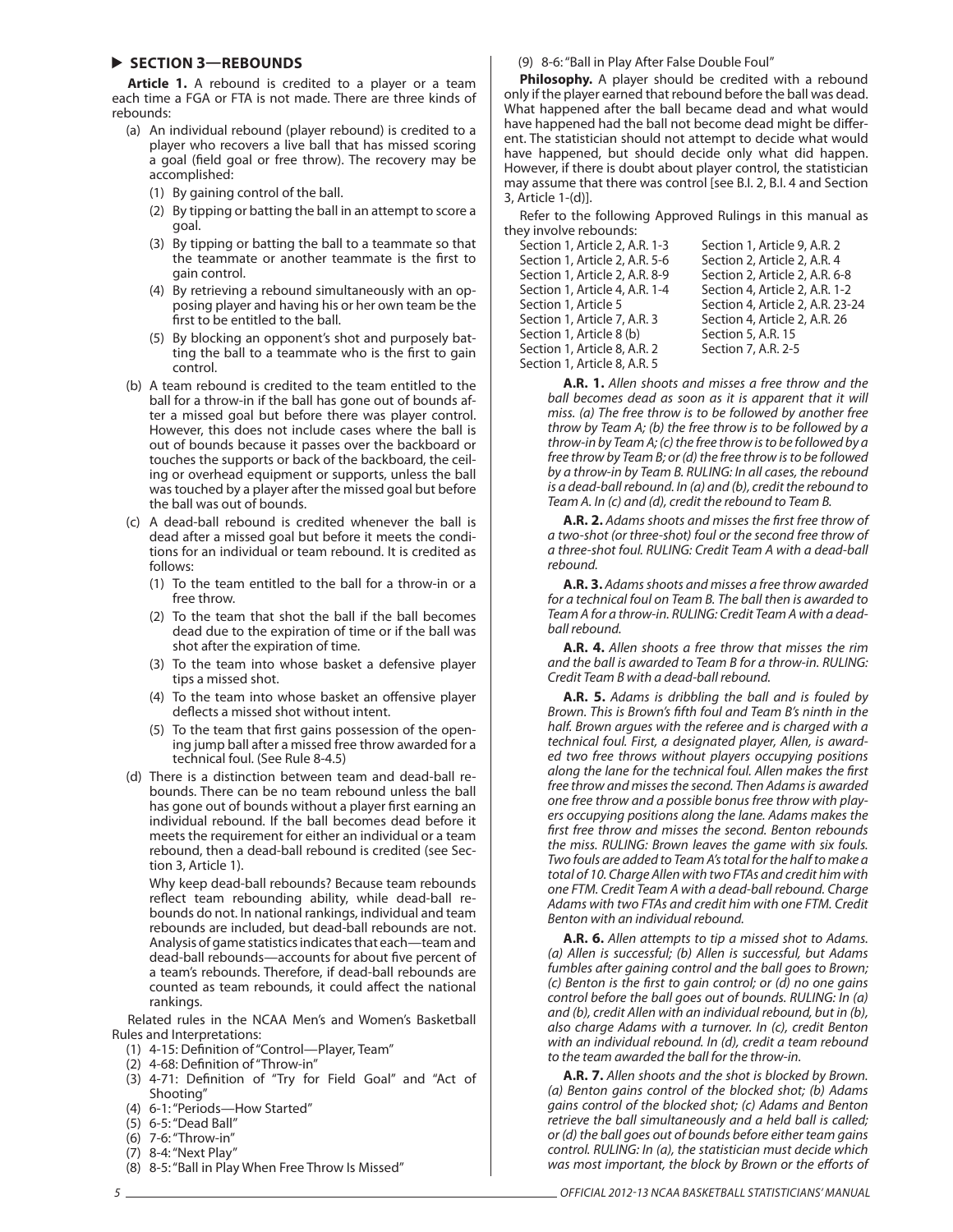Benton to retrieve the blocked shot. If the statistician feels that the block by Brown was most important, credit Brown with an individual rebound. If the statistician feels that the efforts by Benton were most important, credit Benton with the individual rebound. In (b), credit Adams with an individual rebound. In (c), if Team A is awarded the ball for a throw-in, credit Adams with an individual rebound. If Team B is awarded the ball for a throw-in, credit either Brown or Benton with an individual rebound. In (d), credit a team rebound to the team awarded the ball for the throw-in. In all four cases, credit Brown with a blocked shot.

**A.R. 8.** Allen shoots and the shot is slightly deflected by Brown. The shot misses and is controlled by Benton. RUL-ING: The statistician must decide how much the deflection affected the rebound compared with the effort of Benton to get control. If it is decided that the deflection played the more important part, credit an individual rebound to Brown. If it is decided that the deflection was only incidental and that Benton's efforts played the more important part, credit Benton with an individual rebound. Either way, credit Brown with a blocked shot, unless the shot would have missed anyway and the deflection was not the cause of the miss.

**A.R. 9.** Adams shoots. The shot misses and is coming off the rim but has not been touched when Adler fouls Brown. RULING: Since the ball was dead before any individual rebound or team rebound could be credited, credit a dead-ball rebound to Team B, which will be awarded the ball for either a free throw or a throw-in.

**A.R. 10.** Allen shoots and misses. While the ball is in flight toward the basket, Allen is fouled by Brown. RULING: The foul caused the ball to become dead as soon as it was certain the shot would miss. Charge Allen with a FGA and credit Team A with a dead-ball rebound.

**A.R. 11.** A missed shot lodges on the basket support. RULING: Credit a dead-ball rebound to the team awarded the ball for a throw-in.

**A.R. 12.** Adams shoots and misses, and the ball bounces over the backboard. RULING: Credit Team B with a deadball rebound.

**A.R. 13.** Adams shoots and misses, and the ball is tipped by Allen into the back of the backboard. RULING: Credit Team B with a team rebound.

**A.R. 14.** Adams is fouled as time expires. (a) The officials rule that the foul occurred before the expiration of time. The clock is set back to 0.5 seconds. Adams is awarded two free throws with players occupying positions along the lane. Allen misses the first free throw and makes the second. (b) The officials rule that the foul occurred before the expiration of time. The clock is set back to 0.5 seconds. Adams is awarded two free throws with players occupying positions along the lane. Allen makes the first free throw and misses the second and the ball bounces off Adler out of bounds as time expires. (c) The officials rule that the foul occurred as time expired. Adams is awarded two free throws without players occupying positions along the lane; Allen misses the first free throw and makes the second. (d) The officials rule that the foul occurred as time expired. Adams is awarded two free throws without players occupying positions along the lane; Allen makes the first free throw and misses the second. RULING: In (a), (c) and (d), charge Allen with two FTAs and credit him with a FTM. Credit Team A with dead-ball rebound. In (b), charge Allen with two FTAs and credit him with a FTM. Credit Team B with a team rebound.

**Article 2.** Sometimes there is doubt about whether a player has gained control of the ball before a certain act takes place. In such cases, the statistician should use the following guidelines.

(a) If the statistician feels there was a possibility of player control, then the play shall be treated as though there was player control.

(b) If the statistician feels there definitely was not a possibility of player control, then it shall be treated as though there was no player control.

**A.R. 1.** A missed shot is retrieved (a) simultaneously by Allen and Brown or (b) by Allen, who gains control but then is tied up by Brown. RULING: In (a), credit an individual rebound to the player whose team is awarded the ball for a throw-in. In (b), credit Allen with an individual rebound. If Team A is awarded the ball for a throw-in, do nothing else. If Team B is awarded the ball for a throw-in, charge Allen with a turnover and credit Brown with a steal. If the statistician is in doubt about whether Allen and Brown retrieved the ball at the same time, assume that they did.

**A.R. 2.** Adams shoots and misses. Allen goes up to tip the ball and is fouled (a) before Allen can touch the ball; (b) as Allen touches the ball or (c) after Allen touches the ball and is in the tipping motion. RULING: In (a), credit Team A with a dead-ball rebound. In (c), Allen is credited with an individual rebound, but is not charged with a FGA unless Allen's tip is successful. In (b), if the statistician feels that Allen possibly had control when fouled, credit Allen with an individual rebound. If the statistician thinks that Allen definitely did not have control, then credit Team A with a dead-ball rebound.

**A.R. 3.** A missed shot comes off the rim and bounces along the floor. Adams is in position to pick up the ball when Brown fouls Allen (a) before Adams can touch the ball; (b) as Adams touches the ball or (c) after Adams gains control of the ball. RULING: In (a), credit Team A with a dead-ball rebound. In (c), credit Adams with an individual rebound. In (b), if the statistician thinks that Adams possibly had control when fouled, credit Adams with an individual rebound. If the statistician thinks that Adams definitely did not have control, then credit Team A with a dead-ball rebound.

A.R. 4. Benton's missed shot bounces along the floor. Adams is in a position to pick up the ball, but instead elects to block off Brown while the ball rolls out of bounds. RUL-ING: Credit Team A with a team rebound. While it is possible that Adams could have picked up the ball, he or she also could have fumbled the ball out of bounds or failed to pick up the ball in some other way. Since Allen did not actually gain control before the ball rolled out of bounds, an individual rebound cannot be credited.

**A.R. 5.** A missed shot comes off the rim and bounces along the floor. Adams is in a position to pick up the ball when Allen fouls Brown (a) before Adams can touch the ball; (b) as Adams touches the ball or (c) after Adams gains control of the ball. RULING: In (a), credit Team B with a dead-ball rebound. In (c), credit Adams with an individual rebound and charge Allen with a turnover. In (b), the actions of the officials will determine the ruling. If Adams had gained control, then the foul by Allen will be a playercontrol foul. In this case, credit Adams with an individual rebound and charge Allen with a turnover. If Adams had not gained control, then the foul by Allen will not be a player-control foul. Therefore, credit Team B with a deadball rebound.

**A.R. 6.** A missed shot comes off the rim and bounces along the floor. Adler is in position to pick up the ball, but Benton gains control. However, Benton fouls Adler (a) before either can touch the ball; (b) as Benton is the first to touch the ball; (c) after Benton is first to gain control of the ball or (d) after Adler is first to touch the ball. RULING: In (a), the ball became dead when the foul was committed. Credit Team A with a dead-ball rebound. In (b), if Benton gained control before the foul, the official will have indicated that the foul was a player-control foul and Benton would be credited with an individual rebound and charged with a turnover. If there is no indication of player control, then credit Team A with a dead-ball rebound. In (c), credit Benton with an individual rebound and charge him or her with a turnover. In (d), if the statistician thinks that Adler possibly had control before the foul, credit Adler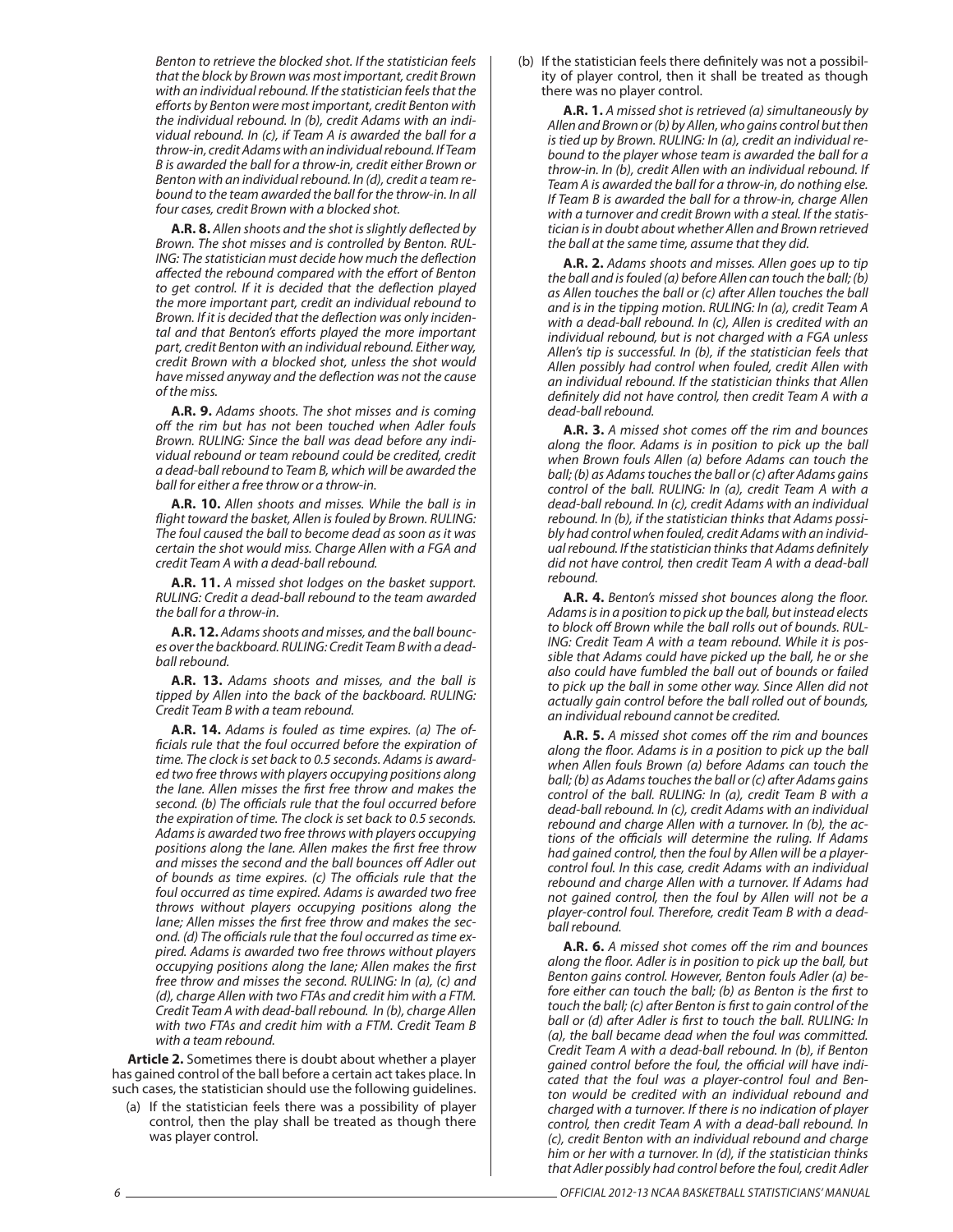with an individual rebound. If the statistician thinks that Adler definitely did not have control, credit Team A with a dead-ball rebound.

**A.R. 7.** Brown is about to catch a missed attempt when Adams bats the ball out of bounds (a) before Brown can touch the ball; (b) as Brown touches the ball or (c) after Brown gains control of the ball. RULING: In (a), credit Team B with a team rebound. In (b), if the statistician thinks that Brown possibly had control, credit Brown with an individual rebound. If the statistician thinks that Brown definitely did not have control, credit Team B with a team rebound. In (c), credit Brown with an individual rebound.

**A.R. 8.** Brown shoots a FGA near the end of the period. The shot misses and time expires (a) while the shot still is in flight; (b) as the ball is touched by Adams; (c) after Adams has gained control or (d) as Adams and Benton simultaneously retrieve the ball, causing a held ball. RULING: In (a), credit Team B with a dead-ball rebound. In (b), if the statistician thinks that Adams possibly had control when time expired, credit Adams with an individual rebound. If the statistician thinks that Adams definitely did not have control, credit Team B with a dead-ball rebound. In (c), credit Adams with an individual rebound. In (d), if Team A is entitled to the ball under the alternating-possession process, credit Adams with an individual rebound. If Team B is entitled to the ball, credit Benton with an individual rebound. This holds whether or not the ball is actually awarded out of bounds during the period.

Note: A properly completed box score should balance. To make this determination, the statistician should add the total number of individual, team and dead-ball rebounds for both teams. This number should equal the total number of missed shots (field and free) for both teams. For further information, see the last page under the Statistics Accuracy Check.

### **SECTION 4—TURNOVERS**

**Article 1.** A turnover occurs when a team, after gaining control of the ball or having been entitled to the ball, does not produce a try for goal (field or free) that would count if it goes in before the opponent either gains control of the ball, is entitled to the ball or scores a goal. (Exception: If the failure to produce a field-goal attempt is due to the expiration of time at the end of the half, game or overtime, then no turnover is charged.)

If a single player is judged to be primarily responsible for the turnover, that player is charged with the turnover.

If no single player can be judged to be primarily responsible, or if the responsibility rests with anyone not a player, then the team is charged with the turnover.

Note: The word "player" refers to one of the five or fewer members of a team's personnel who are legally on the playing court.

**Article 2.** The use of the term "entitled to" is to indicate that the team about to attempt either a throw-in or a free throw need not actually have the ball before it can be charged with a turnover. A team is entitled to the ball as soon as the ball is dead:

- (a) After a goal (field or free) that is to be followed by either a throw-in or a free throw by that team; or
- (b) For any other reason and the ball is to be awarded to that team for either a throw-in or a free throw.

Note: If it is not obvious that a team is entitled to the ball when it commits a violation or foul, do not charge that team with a turnover.

Related rules in the NCAA Men's and Women's Basketball Rules and Interpretations:

- (1) 3-1: Definition of "The Team"
- (2) 3-4: "Substitutions"
- (3) 4-15: Definition of "Control--Player, Team"
- (4) 4-29: Definition of "Foul"
- (5) 4-30: Definition of "Free Throw"
- (6) 4-37: Definition of "Held Ball"
- (7) 4-49: Definition of "Penalty"

(8) 4-68: Definition of "Throw-in/Thrower-in"

- (9) 4-71: Definition of "Try for Goal" and "Act of Shooting"
- (10) 4-75: Definition of "Violation"
- (11) 6-1: "Periods—How Started"
- (12) 6-5: "Dead Ball"
- (13) 7-4: "Ball Awarded Out of Bounds"
- (14) 7-6: "Throw-in"
- (15) 8-3: "10-Second Limit"
- (16) 8-4: "Next Play"
- (17) 8-5: "Ball in Play When Free Throw Is Missed"
- (18) 8-6: "Ball in Play After False Double Foul"
- (19) 9: "Violations and Penalties" (20) 10: "Fouls and Penalties"

Philosophy. The purpose of a turnover is to reflect statistically the times in which a team was given the ball and should have gotten some kind of shot but, before it could get any kind of shot, made some type of mistake that turned the ball over to the opponent.

A turnover can only be charged against the offense; that is, the team with the ball. A team becomes the team with the ball when it has control (including during free throws) or is entitled to the ball for either a throw-in or a free throw.

There will be some errors that will not result in the charging of a turnover because they did not involve the turning of the ball over to the opponent. Errors that occur at approximately the same time a team becomes entitled to the ball should not be considered turnovers. The team should have time to realize it has the ball before being charged with turnovers.

Refer to the following Approved Rulings in this manual as they involve turnovers:

| Section 1, Article 2, A.R. 1-3 | Section 3, Article 1, A.R. 6   |
|--------------------------------|--------------------------------|
| Section 1. Article 2. A.R. 5-9 | Section 3, Article 2, A.R. 1   |
| Section 1, Article 4, A.R. 2   | Section 3, Article 2, A.R. 5-6 |
| Section 1. Article 4. A.R. 4-5 | Section 6, A.R. 1-12           |
| Section 1. Article 7. A.R. 1   | Section 7, A.R. 2-4            |
| Section 1, Article 8 (d)       | Section 8, A.R. 2              |
| Section 1, Article 8, A.R. 4-5 | Section 9, Article 3, A.R. 1   |
| Section 2, Article 2, A.R. 2-6 |                                |
|                                |                                |

**A.R. 1**. Before the opening tip, Team A is charged with a Class B technical foul for failing to supply the scorers with a list of starters. Brown is awarded two free throws. He misses both, and Team A gains possession after the subsequent jump ball. RULING: Since there was no team control before the free throws, there is no turnover. Charge Brown with two FTAs and credit Team B and Team A with deadball rebounds.

**A.R. 2.** Adams shoots and misses, and the ball is rebounded by Allen. Allen attempts to pass the ball to Adler but makes a bad pass and the ball goes out of bounds. RULING: Since control began when Allen gained the rebound, charge him or her with a turnover.

A.R. 3. Team A scores a field goal. Before any player from Team B touches the ball, Brown draws a technical foul. RULING: Since Team A will be awarded two free throws for the technical, charge Brown with a turnover.

**A.R. 4.** Team A has the ball in bounds. Adams double dribbles and the official indicates the violation. Before any player from Team B is handed the ball, Benton enters the game wearing the same number as Brown. RULING: Since Team A will be awarded two free throws for a Class B technical, charge Team B with a turnover. Also charge Adams with a turnover.

**A.R. 5.** Adams shoots and makes a FGA. Adams is fouled by Brown after the ball clearly is in flight. It is  $(a)$ obviously before the shot is made; (b) obviously after the shot is made or (c) at approximately the same time as the shot is made. RULING: In all cases, charge Adams with a FGA and credit a FGM. In (a), do not charge Brown with a turnover. Team B never was entitled to the ball. In (b), charge Brown with a turnover. This could be a flagrant or contact dead ball technical foul since the ball is dead after the FGM. In (c), do not charge Brown with a turnover.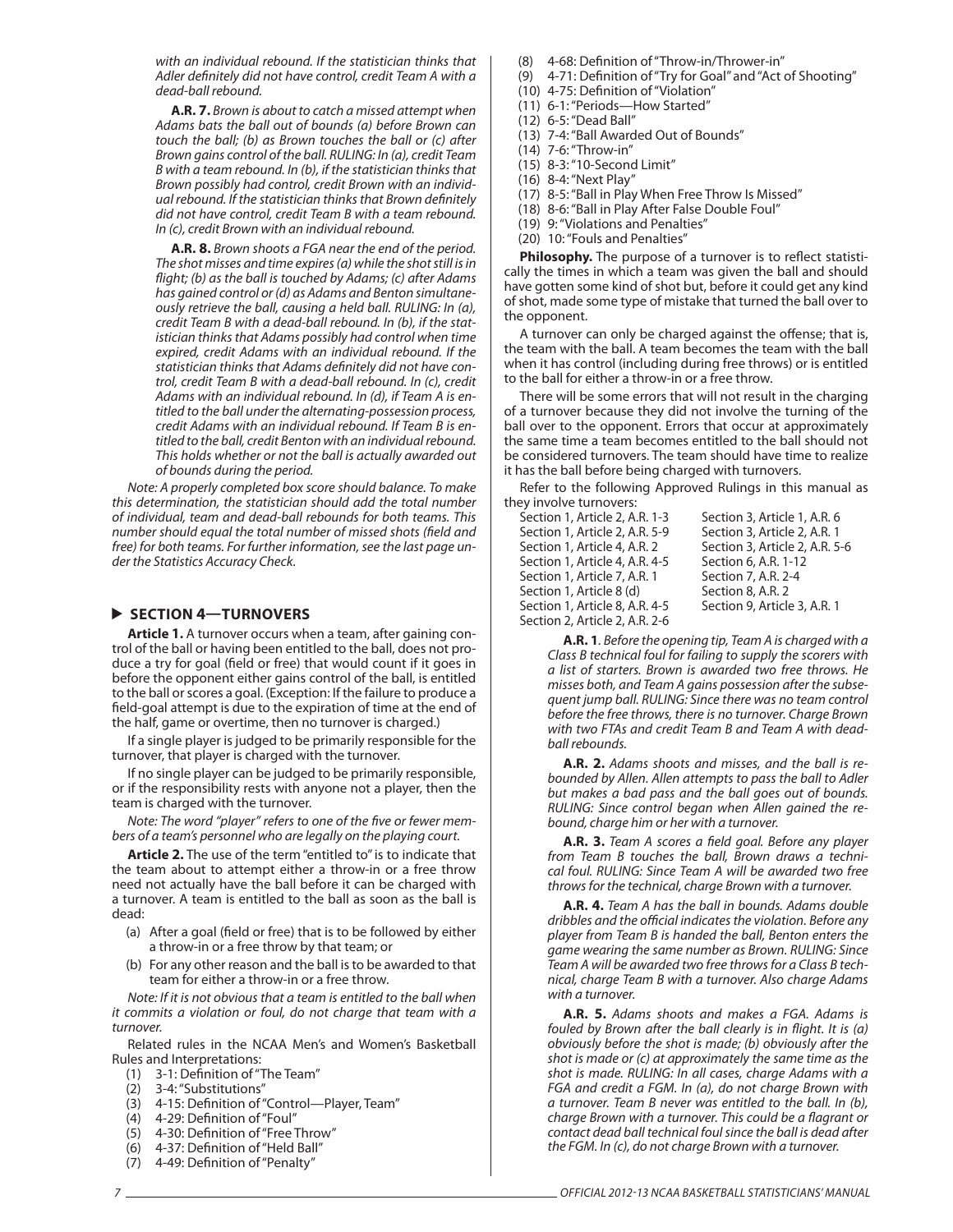**A.R. 6.** Adams is shooting a free throw on a one-shot foul. Allen commits a lane violation and Team B is awarded the ball for a throw-in. RULING: Charge Allen with a turnover. Do not charge Adams with a FTA.

**A.R. 7.** Adams is shooting the (a) first free throw or (b) the second free throw of a two-shot foul. Allen commits a lane violation. In (a), Adams still is allowed to shoot the second free throw. In (b), Team B is awarded the ball for a throw-in. RULING: In (a), do not charge Allen with a turnover since his or her team retained control for the second free throw. Do not charge Adams with a FTA. In (b), charge Allen with a turnover. Do not charge Adams with a FTA.

**A.R. 8.** Adams is shooting a free throw. At approximately the time the ball goes through the basket, Brown contacts Allen. RULING: The ball becomes dead when the throw is made. The contact shall be ignored if it is after the free throw unless it is flagrant or a contact dead ball technical foul. If a common foul is called, then the contact was before the free throw was made. If a flagrant or contact dead ball technical foul is called after the free throw was made, then charge Brown with a turnover.

**A.R. 9.** Team A is in control of the ball. Adams and Brown collide, and both are charged with fouls. RULING: Team A will be awarded the ball for a throw-in. There is no turnover.

**A.R. 10.** Adams has control of the ball and is tied up by Brown. (a) Team A is awarded the ball for a throw-in or (b) Team B is awarded the ball for a throw-in. RULING: In (a), there is no turnover. In (b), charge Adams with a turnover and credit Brown with a steal.

**A.R. 11.** Team A is in control of the ball when Allen is charged with a technical foul. Team B shoots two free throws and Team A is awarded the ball for a throw-in. RUL-ING: Since Team B is awarded two free throws for the technical, charge Allen with a turnover.

**A.R. 12.** Team A is in control of the ball or is entitled to it when someone other than a uniformed team member on the bench of Team A is charged with a technical foul. Team B shoots two free throws and Team A is awarded the ball for a throw-in. RULING: Since Team B is awarded two free throws for the technical, charge Team A with a turnover. Since the person charged is not a "player," charge the turnover to the team, not a player. (On the box score, the turnover should appear on the line used for reporting team rebounds, but in the column for turnovers.)

**A.R. 13.** Team A is in control of the ball or is entitled to it when it is discovered that Team A has six uniformed team members on the floor (a Class B technical foul). Team B shoots two free throws and Team A is awarded the ball for a throw-in. RULING: Since Team B is awarded two free throws for the technical, charge Team A with a turnover. The statistician must decide to whom to charge the turnover. If it is decided that there is no specific player responsible, then the turnover is charged to the team, not a player. (On the box score, the turnover should appear on the line used for reporting team rebounds, but in the column for turnovers.)

**A.R. 14.** Adams is in control of the ball and is tied up by Brown. Team A is awarded the ball for a throw-in. Before the throw-in takes place; (a) Allen is charged with a technical foul, Team B shoots two free throws and Team A is awarded the ball for a throw-in; or (b) Benton is charged with a technical foul, Team A shoots two free throws and Team A is awarded the ball for a throw-in. RULING: In (a), since Team B is awarded two free throws for the technical, charge Allen with a turnover. Since Team A was awarded the ball do not charge Adams with a turnover in either case. In (b), do not charge Benton with a turnover.

**A.R. 15.** Adams is in control of the ball and is tied up by Brown. Team B is awarded the ball for a throw-in. Before the throw-in takes place; (a) Allen is charged with a technical foul, Team B shoots two free throws and Team B is awarded the ball for a throw-in; or (b) Benton is charged with a technical foul, Team A shoots two free throws and Team B is awarded the ball for a throw-in. RULING: Since Team B was awarded the ball, charge Adams with a turnover and credit Brown with a steal in both (a) and (b). Additionally, in (b), since Team A is awarded two free throws for the technical, charge Benton with a turnover.

**A.R. 16.** Team A (a) fails to get the ball into front court in the allotted 10 seconds (men); (b) fails to get off a shot in the allotted time on the shot clock or (c) fails to release in the allotted five seconds during a throw-in. RULING: In all three cases, there is a turnover. If the statistician thinks there is one player who is primarily responsible, charge that player with the turnover. If the statistician thinks that more than one player was responsible, charge Team A with the turnover.

**A.R. 17.** Adams has the ball out of bounds for a throwin and (a) his or her pass to Allen is intercepted by Brown or (b) Adler fouls Benton. RULING: In (a), charge Adams with a turnover and credit Brown with a steal. In (b), charge Adler with a turnover.

**A.R. 18.** Adams is in control of the ball when it is batted away by Brown. While it is loose on the floor, Allen commits a foul and the ball is awarded to Team B. RULING: The statistician must decide to whom to charge the turnover. If the reason for the foul by Allen was that he or she was trying to recover the loose ball, then the turnover probably should be charged to Adams for creating the situation. But if the foul was not related to the losing of control by Adams, then charge the turnover to Allen. In either case, do not credit Brown with a steal.

**A.R. 19.** Adams is in control of the ball when (a) Adams travels with the ball; (b) Adams double dribbles; (c) Adams throws the ball from front court into back court; (d) Adams dribbles from front court into back court; (e) Adams commits a player-control foul or (f) Allen commits a foul. RULING: In (a), (b), (c), (d) and (e), charge Adams with a turnover. In (f), charge Allen with a turnover.

**A.R. 20.** Team A is in control of the ball. Adams passes to Allen and then Adams fouls Brown (a) before the pass is in flight or (b) after the pass is in flight. RULING: In both cases, charge Adams with a turnover.

**A.R. 21.** Team A is in control of the ball. Adams passes the ball to Allen but the pass is thrown in such a manner that, in order to catch it, Allen charges into Brown. RULING: Charge Adams with a turnover.

**A.R. 22.** Adams has control of the ball and then loses control or makes a bad pass. Allen attempts to save the ball from going out of bounds and (a) is not successful; (b) saves the ball by throwing it back into play and straight to Brown; (c) saves the ball by throwing it back into play and Brown's aggressive action causes Brown to recover the ball or (d) gains control of the ball but as momentum carries Allen out of bounds he or she throws a pass to Adams that is intercepted by Brown's aggressive action. RULING: In (a) and (b), charge Adams with a turnover. In (c), charge Adams with a turnover and credit Brown with a steal. In (d), charge Allen with a turnover and credit Brown with a steal.

**A.R. 23.** Adams (a) goes up to shoot with the ball and dunks it or (b) dunks a rebound that still is on the rim. RUL-ING: In (a), charge Adams with a FGA and credit with a FGM. In (b), charge Adams with a turnover, but not with a FGA.

**A.R. 24.** (This also appears in Section 7, A.R. 2.) Adams is in the act of shooting. Brown knocks away the ball (a) after the ball clearly is in flight; (b) just as the ball is leaving Adams' hand; (c) as Adams' shooting hand is moving toward the basket in the shooting position; (d) before Adams' shooting hand is moving toward the basket and Team A gains control; or (e) before Adams' shooting hand is moving toward the basket and Team B gains control. RULING: In (a), (b) and (c), charge Adams with a FGA, credit Brown with a blocked shot and give an individual rebound to whoever recovered the ball. In (d), nothing is charged.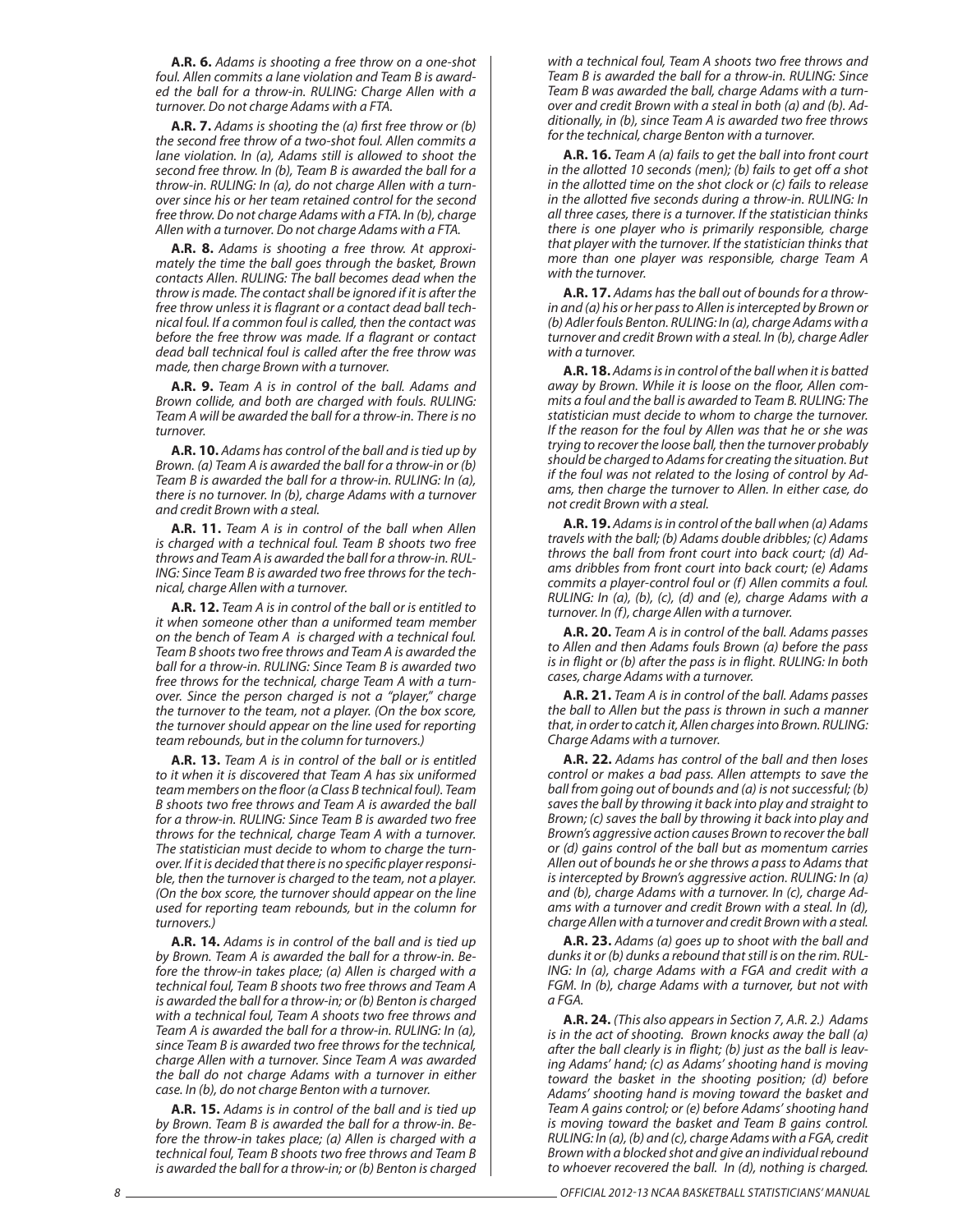In (e), charge Adams with a turnover and credit Brown with a steal.

**A.R. 25.** Adams is holding the ball out of bounds and is attempting to make a throw-in. Brown fouls Allen for the third foul of the period against Team B. Team A is awarded the ball out of bounds. Adams again is attempting to make a throw-in, but Adler fouls Benton for the (a) second; or (b) ninth foul of the period against Team A, resulting in a false double foul. Since there is team control by Team A, Team B is awarded the ball out of bounds for a throw-in. RULING: In (a) and (b), charge Adler with a turnover.

**A.R. 26.** Adams is holding the ball out of bounds and is attempting to make a throw-in. Brown fouls Allen for the eighth foul of the period against Team B. Allen makes the free throw and the bonus throw. Brown takes the ball out of bounds for the throw-in. While Brown is attempting to make the throw-in, (a) Adler fouls Benton or (b) Adler crosses over the end line and fouls Brown, either of which is the second foul of the period against Team A. A false double foul is the result. In (a), Team B is awarded the ball for a throw-in. In (b), the foul is a contact dead ball technical foul and Brown is awarded two free throws and misses both. RULING: In both cases, do not charge anyone with a turnover. In (b), credit Team B with two dead-ball rebounds.

**A.R. 27.** Adams is holding the ball out of bounds and is attempting to make a throw-in. Brown fouls Allen for the eighth foul of the period against Team B. Allen makes the free throw and the bonus throw. Brown takes the ball out of bounds for the throw-in. While Brown is attempting to make the throw-in, Adler fouls Benton for the ninth foul of the period against Team A, resulting in a false double foul. Benton makes the free throw and the bonus. Team A is awarded the ball for a throw-in. RULING: Do not charge anyone with a turnover.

**A.R. 28.** Adams is holding the ball out of bounds and is attempting to make a throw-in. Allen fouls Brown for the (a) third; or (b) eighth foul of the period against Team A. Since there is team control by Team A, Team B is awarded the ball out of bounds. Brown takes the ball out of bounds for the throw-in. While Brown is attempting to make a throw-in, Benton fouls Adler for the (c) second; or (d) ninth foul of the period against Team B, resulting in a false double foul. Since there is team control by Team B, Team A is awarded the ball out of bounds for a throw-in. RULING: In (a) and (b), charge Allen with a turnover. In (c) and (d), charge Benton with a turnover.

**A.R. 29.** Adams is holding the ball out of bounds and is attempting to make a throw-in. However, the inbounds pass (a) lodges on the rim; (b) comes to rest on the flange of the basket; or (c) goes through the basket. RULING: In all cases, this is a violation and Team B will be awarded the ball. Charge Adams with a turnover, but no field-goal attempt. In (c), the basket does not count, so no field goal made or attempted should be charged.

**A.R. 30.** Adams is holding the ball out of bounds and is attempting to make a throw-in. Adams throws the ball in and before the pass is controlled by an inbounds player, Allen and Benton collide and both are charged with personal fouls. This is a double foul and Team A was in control, so Team A is awarded the ball for a throw-in. RULING: There is no turnover.

#### **SECTION 5—ASSISTS**

A player is credited with an assist when the player makes, in the judgment of the statistician, the principal pass contributing directly to a field goal (or an awarded score of two or three points). Only one assist is to be credited on any field goal and only when the pass was a major part of the play. The same player cannot be credited with an assist and a field goal made on the same possession.

Such a pass should be either (a) a pass that finds a player free after he or she has maneuvered without the ball for a positional advantage, or (b) a pass that gives the receiving player a positional advantage he or she otherwise would not have had.

**Philosophy.** An assist should be more than a routine pass that just happens to be followed by a field goal. It should be a conscious effort to find the open player or to help a player work free. There should not be a limit on the number of dribbles by the receiver. It is not even necessary that the assist be given on the last pass. There is no restraint on the distance or type of shot made, for these are not the crucial factors in determining whether an assist should be credited.

> **A.R. 1.** Adams passes to Allen who is breaking for the basket and Allen shoots and scores. (a) Allen was free when he or she got the pass; (b) Allen was well guarded and had to make a move to get free; or (c) Allen was guarded but had no problem getting the shot off. RULING: In (a), credit Adams with an assist. In (b), do not credit Adams with an assist. In (c), it will be a matter for the statistician to decide the relative importance of the pass. If the statistician thinks that the pass gave the shooter enough advantage to shoot, then an assist should be credited to Adams.

> **A.R. 2.** Adams passes to Allen, who (a) in the same motion with which Allen receives the pass shoots a hook shot and scores or (b) turns around and falls away as he or she shoots and scores. RULING: In (a), credit Adams with an assist. In (b), since it appears that Allen had to make quite a move to work free, do not credit Adams with an assist.

> **A.R. 3.** Adams lobs the ball to Allen, who catches it and shoots while still in the air and scores. RULING: Credit Adams with an assist.

> **A.R. 4.** (a) Adams throws a long inbounds pass or (b) takes a rebound off the defensive board and throws a long outlet pass to Allen, who shoots and scores. RULING: In both instances, unless Allen had to make a move to get free after catching the pass, credit Adams with an assist.

> **A.R. 5.** Adams passes to Allen, who is about 20 feet from the basket. Allen immediately shoots and scores. RULING: This probably is the toughest decision involving assists. If Adams found Allen unguarded, Adams probably should get the assist. If the ball merely was being passed around in hopes of finding a way to penetrate the defense and Allen merely decided to shoot, then no assist should be credited.

> **A.R. 6.** On an inbounds play under the basket, Adams passes to Allen who is in the area of the free-throw circle behind a double screen. Allen shoots and scores. RULING: Credit Adams with an assist.

> **A.R. 7.** Adams dribbles into the lane and draws the defense to him or her. Adams then hits Allen with the pass. Allen is open, shoots and scores. RULING: Credit Adams with an assist.

> **A.R. 8.** Adams dribbles to the free-throw line, turns away from the basket and flips the ball to Allen while at the same time setting a screen for Allen. Allen now is open, shoots and scores. RULING: Credit Adams with an assist.

> **A.R. 9.** Adams passes to Allen in a situation that normally would warrant an assist but does not produce a field goal because (a) there is defensive goaltending or defensive basket interference; (b) Allen is fouled in the act of shooting; or (c) Allen travels, fumbles the pass out of bounds or has the shot blocked. RULING: In (a), there will be an awarded score, so credit Adams with an assist. In (b) and (c), no assist will be awarded.

> **A.R. 10.** After taking a rebound off the defensive board, Adams passes quickly to Allen at the division (that is, midcourt) line. (a) Allen is open but passes to Adler, who scores an uncontested layup; (b) Allen is open but passes back to Adams, who had broken to the basket immediately after the first pass and receives Allen's pass to score the uncontested layup; (c) Allen is covered and passes to Adler, who scores an uncontested layup; or (d) Allen is covered and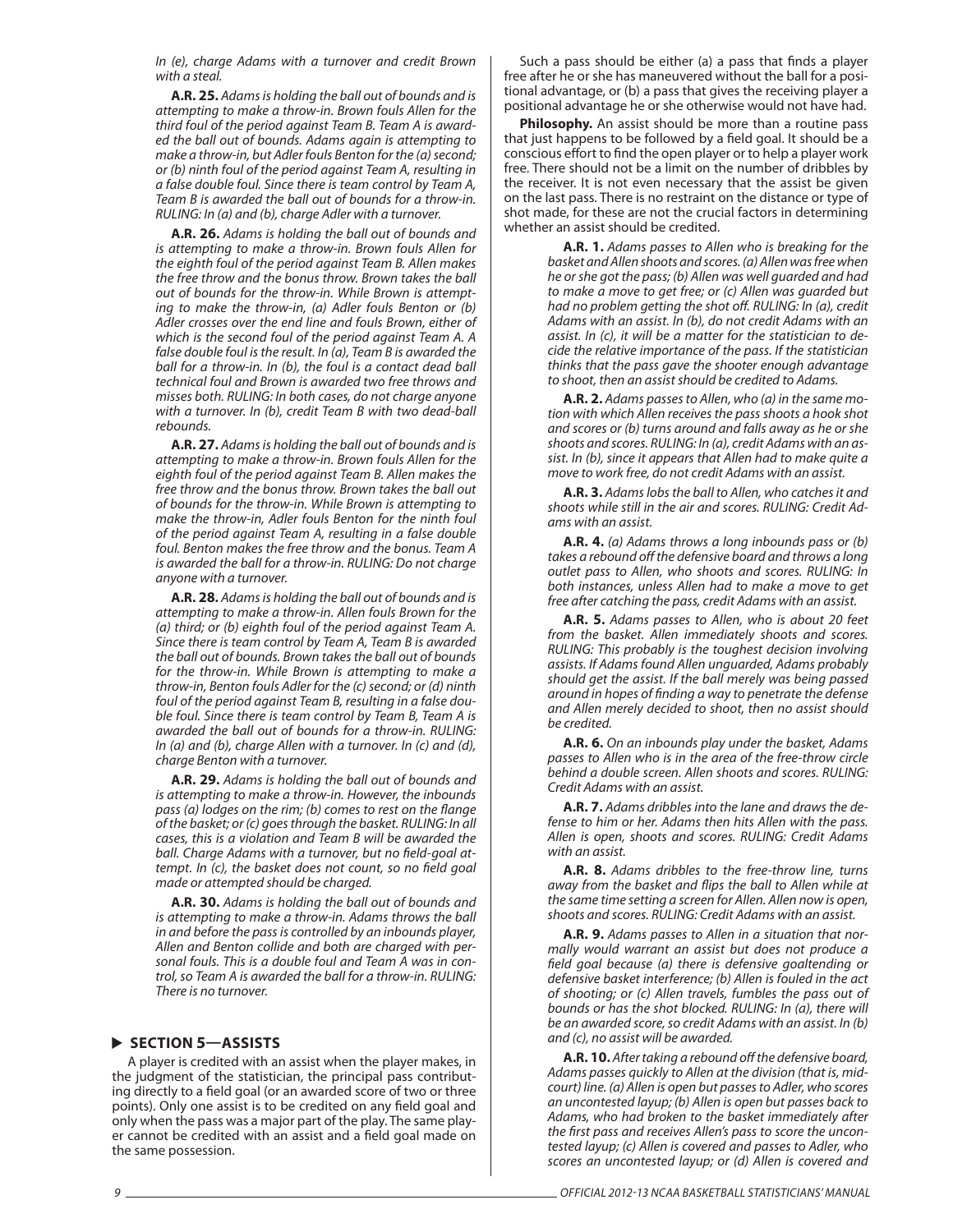passes to Adler, who returns the ball to Allen, who then scores having lost his or her defensive man after the pass to Adler. RULING: In (a), credit Adams with an assist. In (b) and (c), credit Allen with an assist. In (d), credit Adler with an assist.

**A.R. 11.** Adams goes up to either shoot or pass. The ball goes straight up and is caught by Allen, who is open and scores. RULING: No assist is credited.

A.R. 12. Adams passes to Allen. The ball is deflected and is caught by Adler who is open for a layup. RULING: No assist is credited.

**A.R. 13.** In a jump-ball situation, Adams controls the tip to Allen, who is open for a layup. RULING: If it is evident that Adams had sufficient control and intended to tip the ball to Allen, then credit Adams with an assist.

**A.R. 14.** Adams passes the length of the court to Allen who is open far behind the defense. Allen shoots a layup and misses, but immediately rebounds and makes a follow-up shot before any of the defensive players get close. RULING: Credit Adams with an assist.

**A.R.15.** Adams throws a pass to himself or herself off the backboard, then shoots and makes the basket. RUL-ING: Credit Adams with a FGA and FGM, but no assist or rebound.

Note: While a fair amount of latitude exists in deciding whether to award an assist, an attempt has been made to achieve some level of consistency. It is impossible to specify how many assists should be given during a game. However, from game analysis, about 50-60 percent of a team's field goals involve the crediting of an assist. This is only an average figure; individual games and individual teams may vary considerably and may not fall within this range. The style of play of the teams involved will have a bearing on the number of assists credited. If a play-by-play is available, check it to determine what types of shots were made. Chances are, these factors will help you decide whether you are correctly awarding assists.

It is strongly recommended that the same member of the crew of statisticians be responsible for keeping assists for both teams and that this person's duties other than keeping assists not be so great as to hamper the keeping of assists. By having the same person keep assists for both teams, the differences of opinion that exist in borderline cases will not affect the balance between the two teams.

### **SECTION 6—STEALS**

A steal is credited to a player when the player's positive, aggressive action(s), which includes contact with the ball, causes a turnover by an opponent. This may be accomplished by:

- (a) Taking the ball away from an opponent in control of the ball.
- (b) Getting a hand on the ball in control by an opponent and causing a held ball to be called, and having his or her team be awarded the ball for a throw-in.
- (c) Batting a ball in control by an opponent to a teammate.
- (d) Batting a ball in control by an opponent away from and off the opponent and out of bounds.
- (e) Intercepting an opponent's pass.
- (f) Deflecting an opponent's pass to a teammate.
- (g) Deflecting an opponent's pass away from and off an opponent and out of bounds.

Related rules in the NCAA Men's and Women's Basketball Rules and Interpretations:

- (1) 4-15: Definition of "Control--Player, Team"
- $(2)$  4-37: Definition of "Held Ball"
- (3) 4-48: Definition of "Pass"
- (4) 7-1: "Out of Bounds—Player, Ball"

**Philosophy.** To earn a steal, the defensive player should be the initiator of the action causing the turnover, not just the benefactor. The steal should be a take-away, not just a recovery

and not just a forced error.

Refer to the following Approved Rulings in this manual as they involve steals:

| Section 1, Article 2, A.R. 8-9 |  |
|--------------------------------|--|
| Section 1. Article 8. A.R. 4   |  |
| Section 3, Article 2, A.R. 1   |  |
| Section 4, Article 2, A.R. 10  |  |
| Section 4, Article 2, A.R. 15  |  |

Section 4, Article 2, A.R. 17-18 Section 4, Article 2, A.R. 22 Section 4, Article 2, A.R. 24 Section 7, A.R. 2-3

**A.R. 1.** Allen is holding or dribbling the ball when Brown takes the ball away. RULING: Charge Allen with a turnover and credit Brown with a steal.

**A.R. 2.** Allen is dribbling the ball when Brown bats it away to Benton. RULING: Charge Allen with a turnover and credit Brown with a steal.

**A.R. 3.** Allen is dribbling the ball when Brown bats the ball away off Allen, sending the ball out of bounds. RUL-ING: Charge Allen with a turnover and credit Brown with a steal.

**A.R. 4.** Allen passes the ball to Adams. (a) Brown cuts in front of Adams and intercepts the pass; (b) the pass is overthrown and goes right to Brown; (c) Brown is running beside Adams step-for-step and the ball goes right to Brown; (d) the pass is juggled slightly by Adams and Brown reaches in and takes the ball away from Adams; or (e) the pass is too high for Adams and he or she barely touches it as it goes over Adams' head to Brown. RULING: In (a), (b), (c) and (e), charge Allen with a turnover. In (d), charge Adams with a turnover. In (a), (c) and (d), credit Brown with a steal.

**A.R. 5.** Allen passes the ball to Adams. (a) Brown deflects the pass and it is easily picked up by Benton;  $(b)$ Brown tips the pass and Benton cuts in front of Adams to intercept or (c) Brown deflects the pass and Benton gains control of the ball after a scramble with Adams. RULING: In all cases, charge Allen with a turnover. In (a), credit Brown with a steal. In (b), credit Benton with a steal. In (c), the statistician will have to decide who played the most important part in the steal. If the deflection was not great and Benton had to struggle, then Benton should receive credit. If the deflection was significant, then credit Brown. If there is doubt, credit the steal to the player who made the initial deflection, in this case Brown.

**A.R. 6.** Allen passes the ball to Adams. (a) Brown knocks the ball back at Allen so that it rebounds off Allen out of bounds or (b) Brown knocks the ball down so that it rebounds off Adler out of bounds. RULING: In both cases, charge Allen with a turnover and credit Brown with a steal.

**A.R. 7.** Allen is dribbling when he or she mishandles the ball and it bounces toward Brown, who recovers it. RUL-ING: Charge Allen with a turnover, but do not credit Brown with a steal, as Brown did not initiate the action.

**A.R. 8.** Allen is dribbling the ball and bobbles it. Brown reaches in and takes the ball away. RULING: The dribble ends when the dribbler is unable to immediately catch or continue to dribble the ball. The statistician must decide whether the bobble caused Allen to be unable to control the ball. If the decision is that there was no control when Brown got the ball then there is no steal. If the decision is that there still was control, then credit Brown with a steal. In both cases, charge Allen with a turnover.

**A.R. 9.** Allen drives for the basket, is cut off by Brown and charges into Brown, committing a foul. RULING: Charge Allen with a turnover, but do not credit Brown with a steal.

**A.R. 10.** Allen passes the ball toward Adams. Brown steps in front of Adams and Brown (a) has the ball for a split second before stepping out of bounds; (b) has the ball under control but steps out of bounds as he or she starts up the court; (c) catches the ball just as he or she is going out of bounds and throws the ball backward to be caught by Benton; (d) catches the ball just as he or she is going out of bounds and throws the ball backward to be caught by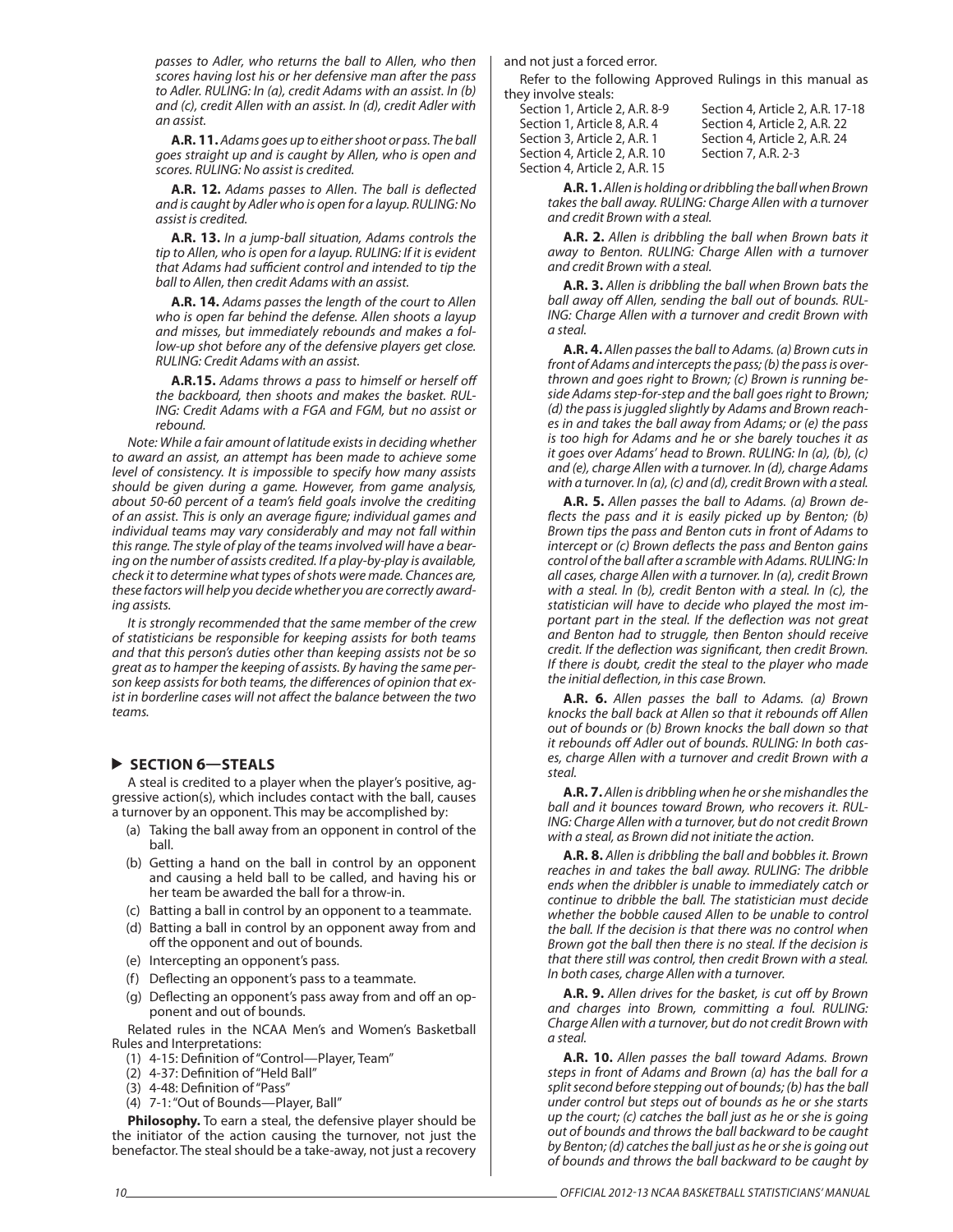Adler; or (e) has the ball under control and tries to pass the ball to Benton but it is caught by Adler. RULING: In (a) and (d), neither charge nor credit anything. In (b), charge both Allen and Brown with turnovers and credit Brown with a steal. In (c), charge Allen with a turnover and credit Brown with a steal. In (e), charge Allen and Brown with turnovers and credit Brown and Adler with steals.

**A.R. 11.** Brown applies vigorous defense and Allen (a) travels; (b) double dribbles; (c) fails to make a throw-in within five seconds or (d) fails to advance the ball into the front court within 10 seconds. RULING: In all cases, charge Allen with a turnover but do not credit Brown with a steal.

**A.R. 12.** Allen has the ball and is being guarded by Brown. A held ball or a closely guarded violation is called and Team B is awarded the ball for a throw-in. (a) The held ball was called because Brown got a hand on the ball as described in Rule 4-37 of the NCAA Men's and Women's Basketball Rules or (b) the closely guarded violation was called after a five-second count as described in Rule 9-14 of the rules book. RULING: In both cases, charge Allen with a turnover. In (a), credit Brown with a steal. In (b), there is no steal credited.

### **BLOCKED SHOTS**

A blocked shot is credited to a defensive player any time the player makes contact with the ball to appreciably alter the flight of a FGA and the shot is not made and goaltending is not called, or while a player is in the obvious act of shooting, the ball is stuffed or knocked loose before it is in flight and no foul is called. In addition to being in the obvious act of shooting, the shooting hand must be moving toward the basket in the shooting position or the shooter must be airborne and moving toward the basket with the intention of a dunk or layup and the ball must be in position for the shot. If there is doubt about whether the player was in the act of shooting, the interpretation shall be that he or she was not.

**Philosophy.** A blocked shot should be credited only when the shot clearly is in flight or the player is in the obvious act of shooting. In cases where the ball is knocked loose before the player is in the act of shooting, the statistic in question should be a steal.

Refer to the following Approved Rulings in the manual, which involve blocked shots:

| Section 1. Article 2. A.R. 6 | Section 1, Article 8, A.R. 1   |
|------------------------------|--------------------------------|
| Section 1. Article 2. A.R. 9 | Section 3, Article 1, A.R. 7-8 |
| Section 1, Article 4, A.R. 1 | Section 4, Article 2, A.R. 24  |
| Section 1, Article 8 (a)     | Section 5, A.R. 9              |
|                              |                                |

**A.R. 1.** (This also appears in Section 1, Article 8, A.R. 1.) Allen shoots and the shot is touched by Brown in an attempt to block the shot. The ball continues into the basket. RULING: Since the ball continued into the basket, Brown's touching it did not alter its flight appreciably. Ignore the touching, charge Allen with a FGA and credit with a FGM, but do not credit Brown with a blocked shot.

**A.R. 2.** (This also appears in Section 4, Article 2, A.R. 24) Adams is in the act of shooting. Brown knocks away the ball (a) after the ball clearly is in flight; (b) just as the ball is leaving Adams' hand; (c) as Adams' shooting hand is moving toward the basket in the shooting position; (d) before Adams' shooting hand is moving toward the basket and Team A gains control; or (e) before Adams' shooting hand is moving toward the basket and Team B gains control. RULING: In (a), (b) and (c), charge Adams with a FGA and credit Brown with a blocked shot and give an individual rebound to whoever recovered the ball. In (d), nothing is charged. In (e), charge Adams with a turnover and credit Brown with a steal.

**A.R. 3.** Adams is in the act of shooting. (a) As Adams brings the ball forward, Brown ties Adams up and a held ball is called. Team A is awarded the ball for a throw-in. (b) As Adams brings the ball forward, Brown ties Adams up and a held ball is called. Team B is awarded the ball for a throw-in. (c) After the ball is in flight, Brown blocks the ball and grabs it, then Adams ties Brown up and a held ball is called. Team A is awarded the ball for a throw-in. (d) After the ball is in flight, Brown blocks the ball and grabs it, then Adams ties Brown up and a held ball is called. Team B is awarded the ball for a throw-in. (e) After the ball is in flight, Brown blocks the ball back to Adams, then Brown ties Adams up and a held ball is called. Team A is awarded the ball for a throw-in. (f) After the ball is in flight, Brown blocks the ball back to Adams, then Brown ties Adams up and a held ball is called. Team B is awarded the ball for a throw-in. (g) After the ball is in flight, Brown blocks the ball and both Adams and Brown grab it simultaneously. Team A is awarded the ball for a throw-in. (h) After the ball is in flight, Brown blocks the ball and both Adams and Brown grab it simultaneously. Team B is awarded the ball for a throw-in. RULING: In (a) and (g), charge Adams with a FGA and credit him or her with an individual rebound. Credit Brown with a blocked shot. In (b) and (h), charge Adams with a FGA and credit Brown with a blocked shot and an individual rebound. There is no turnover. In (c), charge Adams with a FGA, credit Brown with a blocked shot and an individual rebound and charge him or her with a turnover. Credit Adams with a steal. In (d), charge Adams with a FGA, credit Brown with a blocked shot and an individual rebound. In (e), charge Adams with a FGA, credit Brown with a blocked shot, and credit Adams with an individual rebound. In (f), charge Adams with a FGA, credit Brown with a blocked shot, credit Adams with an individual rebound and charge him or her with a turnover. Credit Brown with a steal.

**A.R. 4.** Adams has the ball in the free-throw lane and jumps toward the basket in a clear attempt for a dunk or layup. As Adams' body momentum carries him or her toward the basket, (a) the ball is cocked behind his or her head with both hands and Brown knocks the ball away; (b) Adams holds the ball high in the air and Brown knocks the ball away; (c) Adams is in a shooting position and Brown places his or her hand on the ball to prevent Adams from releasing the shot and a held ball is called. Team A is awarded the ball for a throw-in; (d) Adams is in a shooting position and Brown places his or her hand on the ball to prevent Adams from releasing the shot and a held ball is called. Team B is awarded the ball for a throw-in; (e) Adams is in a shooting position and Brown never touches the ball but his or her position prevents Adams from releasing the shot. A traveling violation is called and the ball is awarded to Team B. RULING: In (a) and (b), charge Adams with a FGA, credit Brown with a blocked shot and give an individual rebound to whoever recovered the ball. In (c), charge Adams with a FGA and credit him or her with an individual rebound and credit Brown with a blocked shot. In (d), charge Adams with a FGA and credit Brown with a blocked shot and an individual rebound. In (e), only charge Adams with a turnover.

**A.R. 5.** (This also appears in Section 1, Article 4, A.R. 1.) Adams shoots and is fouled by Brown. (a) The foul occurs before the ball clearly is in flight and the shot is made; (b) the foul occurs before the ball clearly is in flight and the shot is missed; (c) the foul occurs before the ball clearly is in flight and the shot is blocked by Benton; (d) the foul occurs after the ball clearly is in flight and the shot is made; (e) the foul occurs after the ball clearly is in flight and the shot is missed; or (f) the foul occurs after the ball clearly is in flight and the shot is blocked by Benton. RULING: In (a) and (d), charge Adams with a FGA and credit with a FGM. In (b) and (c), do not charge Adams with a FGA. Without a FGA, there can be no blocked shot credited in (c). In (e) and (f),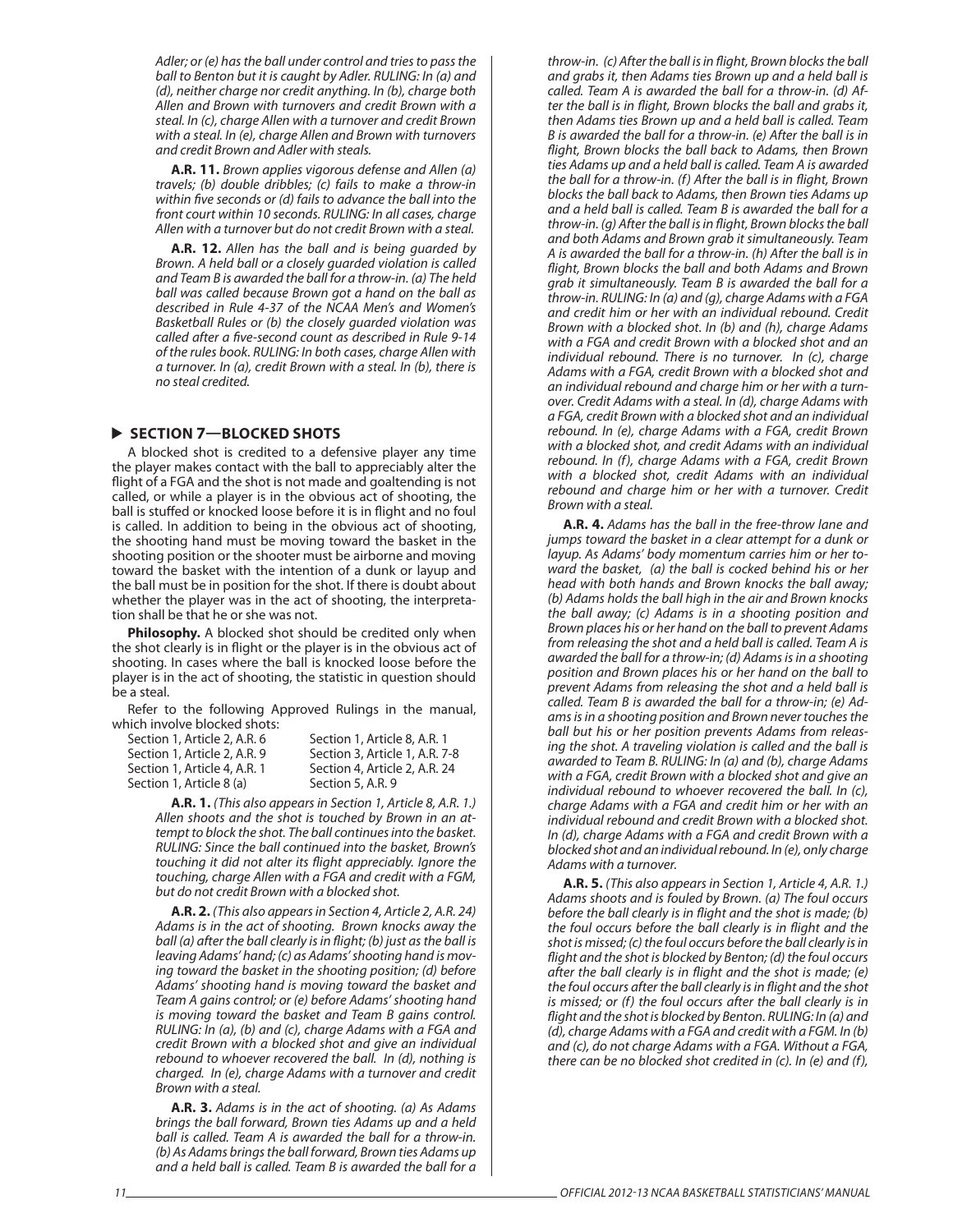charge Adams with a FGA and credit Team A with a deadball rebound. Also, in (f), credit Benton with a blocked shot.

### **SECTION 8—GAME PLAYED**

For statistical purposes, a game played is credited to an individual anytime he or she becomes a "player," whether or not the player touches the ball. However, an individual is not charged with a game played if all three of the following statements are true, while he or she is a player:

- (a) The clock does not start (with allowances for accidental starts or failures to start);
- (b) The player is not charged with a FGA, FTA or turnover, or credited with an assist, steal or blocked shot; and
- (c) The player is not charged with a violation or foul, either personal or technical.

Related rules in the NCAA Men's and Women's Basketball Rules and Interpretations:

3-4: "Substitutions"

**Philosophy.** An individual should not be penalized in national per-game rankings for participation in a game that involved no elapsed time and no statistics.

> **A.R. 1.** The game is stopped for a two-shot free-throw attempt. Adams enters the game. (a) Adams is not the shooter and both free throws are made. Adams leaves the game before the ensuing throw-in or (b) Adams is the shooter and makes both free throws. Adams leaves the game before the ensuing throw-in. RULING: In (a), do not charge Adams with a game played. In (b), credit Adams with two FTMs, two FTAs, two points, a game played and enter "0" under minutes played.

> **A.R. 2.** (This also appears in Section 9, A.R. 1.) Before a single free throw is attempted, Adams enters the game. The free throw is missed, but there is a free-throw violation. The clock never starts, and Adams leaves the game. The violation is against (a) Adams or (b) another player. RULING: In (a), charge Adams with a game played since he or she had a violation (and a possible turnover). Enter "0" under minutes played. In (b), do not charge Adams with a game played.

> **A.R. 3.** (This also appears in Section 9, A.R. 2.) Before the first of two free throws is attempted, Adams enters the game. During the first throw, Adams is charged with a violation or a personal foul. Adams then leaves the game. RULING: Since Adams is charged with either a violation or a foul, charge Adams with a game played and enter "0" under minutes played.

> **A.R. 4.** (This also appears in Section 9, A.R. 3.) Before a single free throw is attempted, Adams enters the game. The free throw is missed, and (a) the ball bounces out of bounds untouched and the clock never starts or (b) the ball is touched, the clock runs for three seconds, and the ball is knocked out of bounds before anyone gains control. Adams leaves the game. RULING: In (a), do not charge Adams with a game played. In (b), charge Adams with a game played since the clock started (properly). Enter "0+" under minutes played.

> **A.R. 5.** On the opening jump ball, Brown shoves Adams as both jump for the ball. Brown shoves Adams so hard that Adams is injured and has to leave the game. Brown is ejected. The ball never is touched and the clock does not start. RULING: Do not charge Adams with a game played. However, charge Brown with a game played since Brown is charged with a foul. Enter "0" under minutes played for Brown.

> **A.R. 6.** On the opening jump ball, the ball is batted out of bounds. The clock runs for three seconds, then stops, and Adams leaves before the ensuing throw-in. RULING: Charge Adams with a game played. Enter "0+" under minutes played.

**A.R. 7.** Adams reports as a substitute. A timeout is called when the clock stops and Adams is replaced. RUL-ING: Do not charge Adams with a game played.

**A.R. 8.** Adams does not play in the game but while sitting on the bench yells at the referee and receives a technical foul. RULING: Charge Adams with a technical foul, but do not credit Adams with a game played and enter "0" under minutes played.

### **SECTION 9—MINUTES PLAYED**

**Article 1.** Minutes played may be kept and reported either to the second or to the nearest minute.

**Article 2.** If minutes played are rounded to the nearest minute, times less than 30 seconds should be rounded to zero and times of 30 seconds or more should be rounded to the next higher minute.

**Article 3.** The following symbols should be used:

- (a) A team member who "plays" exactly zero seconds should be given "0" minutes played.
- (b) A team member who plays between zero and 30 seconds should be given "0+" minutes played.
- (c) A team member who plays at least 39 minutes, 30 seconds (but not the entire 40 minutes) should be given "40-" minutes played.
- (d) If all team members are listed on the box score and a member does not play at all, or "plays" but is not charged with a game played, "DNP" should be recorded under minutes played.

Note: A "game played" or "game started" would not be ruled out by the use of a "0" under minutes played.

Philosophy. When reported to the nearest minute, minutes played are approximations and the conventional rules for rounding should apply. A time of "0" or "0+" merely indicates the actual time is less than one-half minute. A time of "40" or "40-" indicates the actual time is at least 39  $\frac{1}{2}$  minutes.

Refer to the following Approved Rulings in this manual as they involve minutes played:

Section 8, A.R. 1-6 Section 8, A.R. 8

**A.R. 1.** (This also appears in Section 8, A.R. 2.) Before a single free throw is attempted, Adams enters the game. The free throw is missed, but there is a free-throw violation. The clock never starts, and Adams leaves the game. The violation is against (a) Adams or (b) another player. RULING: In (a), charge Adams with a game played since Adams had a violation (and a possible turnover). Enter "0" under minutes played. In (b), do not charge Adams with a game played.

**A.R. 2.** (This also appears in Section 8, A.R. 3.) Before the first of two free throws is attempted, Adams enters the game. During the first throw, Adams is charged with a violation or a personal foul. Adams then leaves the game. RULING: Since Adams is charged with either a violation or a foul, charge Adams with a game played and enter "0" under minutes played.

**A.R. 3.** (This also appears in Section 8, A.R. 4.) Before a single free throw is attempted, Adams enters the game. The free throw is missed, and (a) the ball bounces out of bounds untouched and the clock never starts; or (b) the ball is touched, the clock runs for three seconds, and the ball is knocked out of bounds before anyone gains control. Adams leaves the game. RULING: In (a), do not charge Adams with a game played. In (b), charge Adams with a game played since the clock started (properly). Enter "0+" under minutes played.